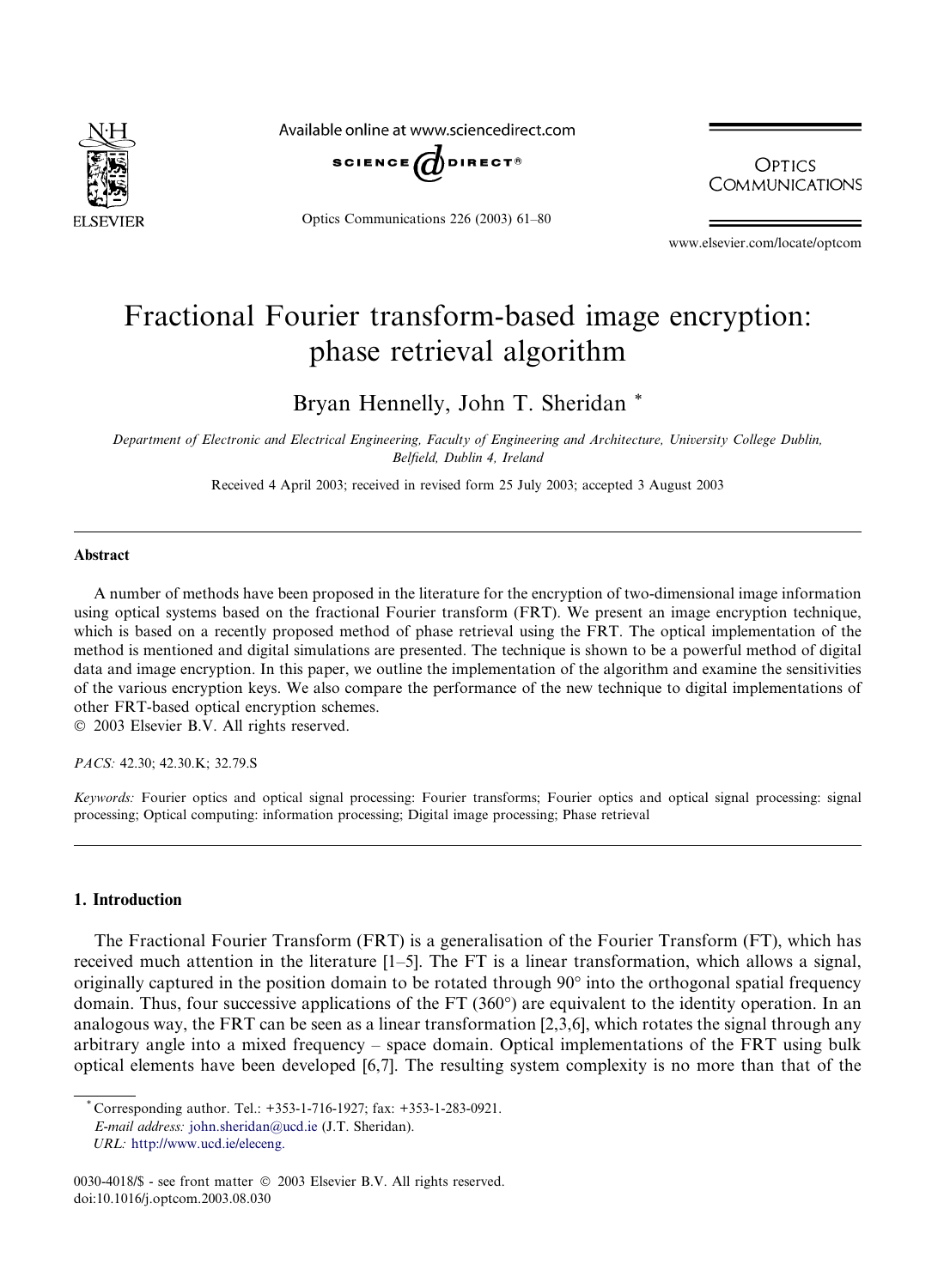optical Fourier transform as it can be implemented with one or two lenses. The numerical implementation is not quite as straightforward and the optimum form of the discrete fractional Fourier transform (DFRT) has been the subject of debate in the literature [8,9].

Information security has been receiving increasing attention in recent years. Because optical systems have the distinct advantage of processing two-dimensional (2D) complex data in parallel, thus carrying out otherwise relatively slow operations at great speeds, they are of growing interest for data encryption. A recently proposed FT-based optical encryption scheme [10] dubbed "double random phase encoding" involves multiplying by two random phases in the input and in the Fourier plane. If the random phases are statistically independent white noises then the encrypted image is also a white noise signal. The random phase key in the Fourier plane serves as the only key in this encryption scheme. The extra degrees of freedom available when using the FRT have been utilised as new keys in several recent encryption schemes [11–21].

One possible definition of the DFRT [8] has a correlation property which has been used to derive a recursive algorithm for the phase retrieval of a signal provided we have available the intensities of two fractional Fourier transforms of the original signal [22]. However, this 1D algorithm cannot be simply extended to include a second dimension, as significant non-trivial differences occur in going from 1D to 2D. In this paper, we extend this algorithm to two dimensions and we use it to encrypt a standard image. We also point out difficulties that arise starting with the original 1D phase retrieval algorithm [22]. We show that through the use of two random phase keys and the intensities of our image we can obtain a highly encrypted image. Decryption is in the form of 2D phase retrieval. Many of FRT encryption algorithms also employ the use of one or more random phase keys [11–21]. Random phase keys can also be used with other optically implemented transforms to encrypt data [24].

The outline of this paper is as follows: in Section 2, we briefly recall the continuous FRT and in Section 3, we describe its discrete counterpart and present some of its properties. In Section 4, we discuss the phase retrieval algorithm and its application to encryption. In Section 5, we present results for our algorithm and show the sensitivities of the various keys. We compare the sensitivities of these keys to those of recent encryption algorithms. In Section 6, we present our conclusions and in Appendices A and B, we describe the correlation property proof and why the phase retrieval algorithm does not break down when extended to two dimensions.

#### 2. Fractional Fourier transform

Conventionally, the ath order FRT,  $f_a(x_a)$ , of a function  $f_0(x_0)$  is calculated using integral transform kernel given by [3,4]

$$
K_a(x, x_a) = \begin{cases} A_{\phi} \exp \{j\pi(x^2 \cot \phi - 2xx_a + x_a^2 \cot \phi) \}, & 0 < |a| < 2, \\ \delta(x - x_a), & a = 0, \\ \delta(x + x_a), & a = \pm 2, \end{cases}
$$
(1)

where

$$
A\phi = \exp[-j\pi \operatorname{sgn}(\sin \phi)/4 + j\phi/2] \quad \text{and} \quad \phi = a\pi/2 \tag{2}
$$

and x and  $x_a$  represent the coordinate systems for the input or zeroth order domain and output ath fractional domain, respectively. The FRT is linear and has the property that it is index additive,

$$
F_a\{F_b\{f(x)\}\} = F_{a+b}\{f(x)\}.\tag{3}
$$

It is possible to extend the definition of the FRT order beyond  $\pm 2$ 

$$
F_a\{f(x)\} = F_{a+4n}\{f(x)\} \quad \forall n = \text{integer.} \tag{4}
$$

In image encryption, we will of course be dealing with two-dimensional signals. The 2D FRT has separable kernels in both dimensions and so the above definition can be naturally extended [6].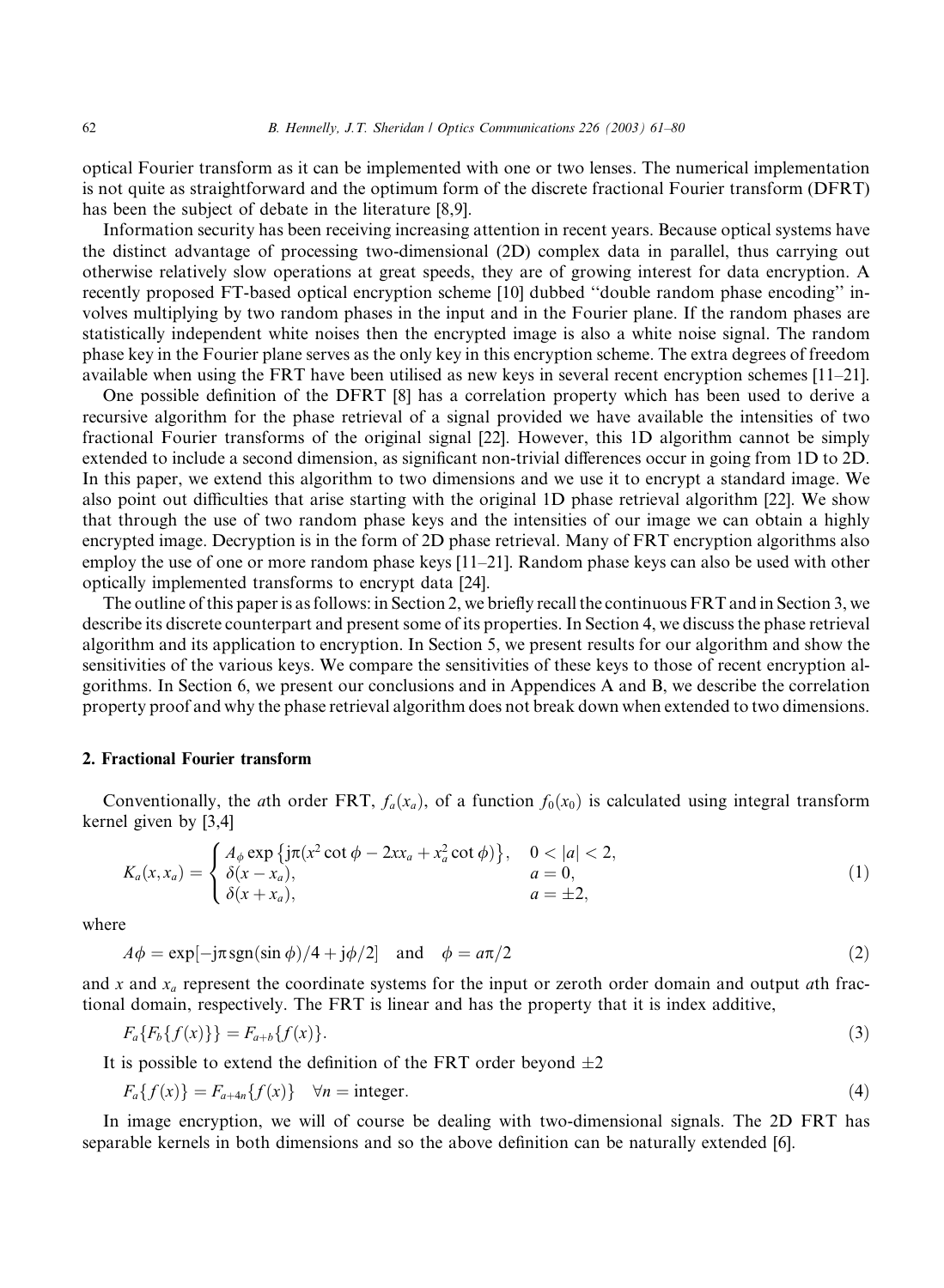#### 3. The discrete fractional Fourier transform

Numerical implementation of the fractional Fourier transform has been the subject of much discussion [8,9]. Arguably the most plausible definition of the DFRT to date is outlined in [9] but this definition has not been implemented as a fast algorithm. Another definition which does not appear to satisfy all of the requirements for the discrete definition [9], but which is an effective method of computing the continuous FRT, will be used in this paper. It is defined by sampling the kernel of the FRT at appropriate sampling intervals [23]. In [8] a fast algorithm to calculate this definition of the DFRT is presented. However, this method requires a slightly different sampling criterion, which causes it to be non-unitary, and thus cannot be used in the following analysis.

Here, the 2D DFRT is defined as follows:

$$
f_{p_x, p_y}(m_x \Delta x_{p_x}, m_y \Delta y_{p_y}, )
$$
  
\n
$$
= F^{p_x, p_y} \{ f_{0,0}(l_x \Delta x_0, l_y \Delta y_0) \} (m_x \Delta x_{p_x}, m_y \Delta y_{p_y})
$$
  
\n
$$
= A_{p_x} A_{p_y} \Delta x_0 \Delta y_0 \sum_{l_y = -\frac{N_y}{2}}^{\frac{N_y}{2}-1} \sum_{l_x = -\frac{N_x}{2}}^{\frac{N_x}{2}-1} \left[ f_{0,0}(l_x \Delta x_0, l_y \Delta y_0) \exp \left\{ j\pi \cot \left( \frac{p_x \pi}{2} \right) \left[ (l_x \Delta x_0)^2 + (m_x \Delta x_{p_x})^2 \right] - j2\pi \frac{l_x m_x}{N_x} \right\}
$$
  
\n
$$
\times \exp \left\{ j\pi \cot \left( \frac{p_y \pi}{2} \right) \left[ (l_x \Delta y_0)^2 + (m_y \Delta y_{p_y})^2 \right] - j2\pi \frac{l_y m_y}{N_y} \right\} \right],
$$
\n(5)

where  $f_{0,0}(l_x\Delta x_0, l_y\Delta y_0)$  is the discrete function which we transform, and the integers  $l_x$  and  $l_y$  have the following ranges

$$
-\frac{N_x}{2} \le l_x \le \frac{N_x}{2} - 1 \quad \text{and} \quad -\frac{N_y}{2} \le l_y \le \frac{N_y}{2} - 1. \tag{6}
$$

 $\Delta x_0$  and  $\Delta y_0$  are the sampling intervals of our input function in the x- and y-directions, respectively,  $\Delta x_{p_x}$  and  $\Delta y_{p_y}$  are the sampling intervals in the new FRT domain. They are defined below in Eq. (8). Both  $m_x$  and  $m_y$ have the same range of values as  $l_x$  and  $l_y$ .

The original representation can be retrieved from the pth order FRT using the inverse relationship

$$
f_{0,0}(n_x\Delta x_0, n_y\Delta y_0)
$$
  
=  $F^{-p_x,-p_y}\left\{f_{p_x,p_y}(m_x\Delta x_{p_x}, m_y\Delta y_{p_y})\right\}(n_x\Delta x_0, n_y\Delta y_0)$   
=  $A_{-p_x}A_{-p_y}\Delta x_{p_x}\Delta y_{p_y}\sum_{m_y=\frac{-N_y}{2}}^{\frac{N_y}{2}-1}\sum_{m_x=-\frac{N_y}{2}}^{\frac{N_x}{2}-1}\left[f_{p_x,p_y}(m_x\Delta x_{p_x}, m_y\Delta y_{p_y})\exp\left\{-j\pi \cot\left(\frac{p_x\pi}{2}\right)\left[(n_x\Delta x_0)^2+(m_x\Delta x_{p_x})^2\right]\right\}$   
 $\times \exp\left\{j2\pi \frac{n_xm_x}{N_x}\right\} \exp\left\{-j\pi \cot\left(\frac{p_y\pi}{2}\right)\left[(n_y\Delta y_0)^2+(m_y\Delta y_{p_y})^2\right]\right\} \exp\left\{j2\pi \frac{n_ym_y}{N_y}\right\}.$  (7)

From digital signal theory [23] we can determine the following sampling criteria,

$$
\Delta x_{p_x} = \frac{\sin\left(\frac{p_x \pi}{2}\right)}{N_x \Delta x_0}, \quad \Delta y_{p_y} = \frac{\sin\left(\frac{p_y \pi}{2}\right)}{N_y \Delta y_0}.
$$
\n(8)

Then, using the above as our discrete model of the FRT, the following correlation property can be defined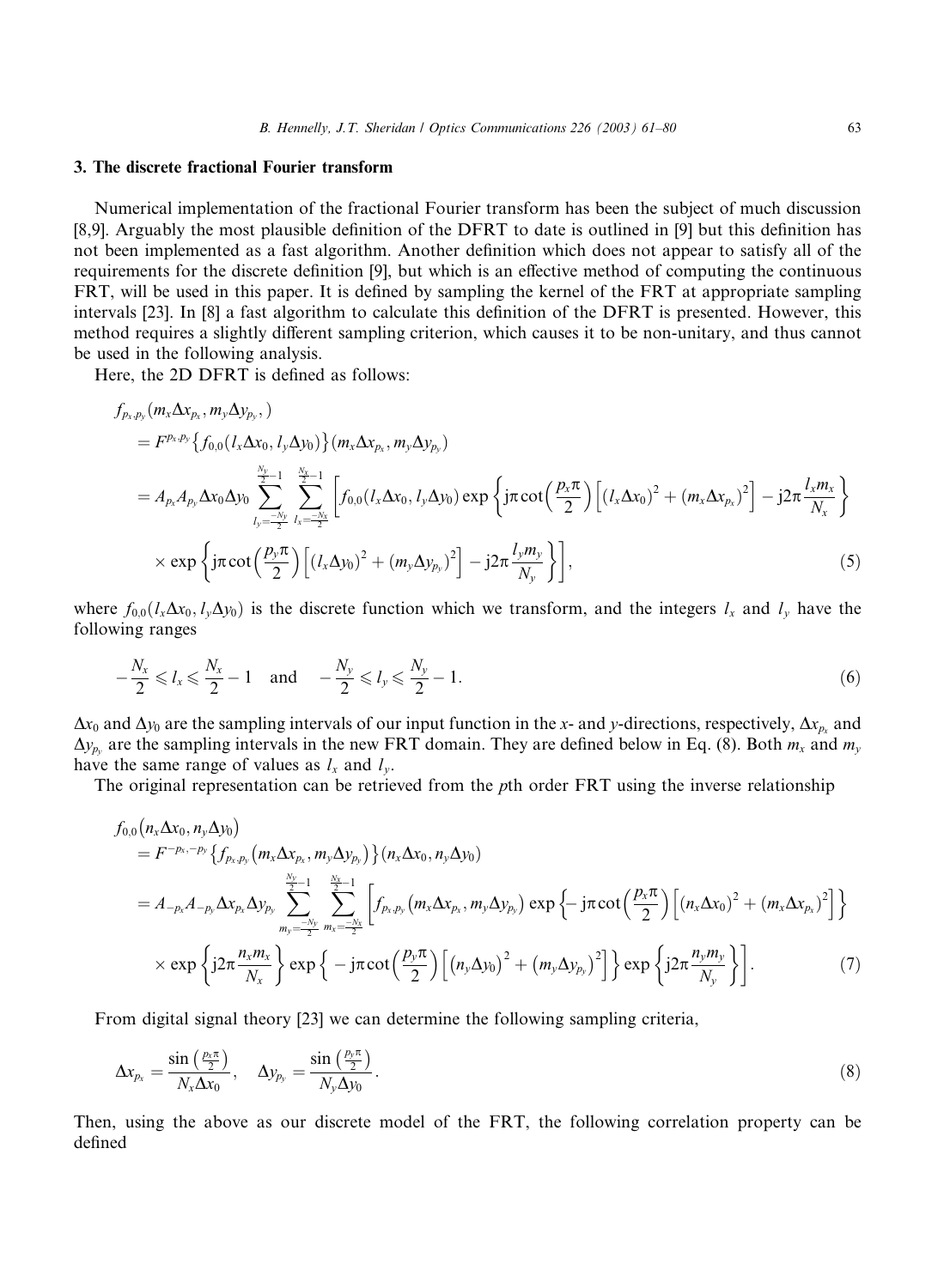64 B. Hennelly, J.T. Sheridan / Optics Communications 226 (2003) 61–80

$$
\sum_{l_{y}=-\frac{N}{2}}^{\frac{N_{y}}{2}-1} \sum_{l_{x}=-\frac{N}{2}}^{\frac{N_{y}}{2}-1} \left[ f_{0,0}^{*}(l_{x}\Delta x_{0}, l_{y}\Delta y_{0})f_{0,0}[(l_{x}+k_{x})\Delta x_{0}, (l_{y}+k_{y})\Delta y_{0}] \exp \left\{ j2\pi \cot \left(\frac{p_{x}\pi}{2}\right)l_{x}k_{x}(\Delta x_{0})^{2} \right\} \times \exp \left\{ j2\pi \cot \left(\frac{p_{y}\pi}{2}\right)l_{y}k_{y}(\Delta y_{0})^{2} \right\} = \frac{|\sin (\frac{p_{x}\pi}{2})|}{N_{x}\Delta x_{0}^{2}} \frac{|\sin (\frac{p_{y}\pi}{2})|}{N_{y}\Delta y_{0}^{2}} \times \exp \left\{ j\pi \cot (\frac{p_{x}\pi}{2})k_{x}^{2}(\Delta x_{0})^{2} \right\} \exp \left\{ j\pi \cot (\frac{p_{y}\pi}{2})k_{y}^{2}(\Delta y_{0})^{2} \right\} \times \sum_{m_{y}=-\frac{N_{y}}{2}}^{\frac{N_{y}}{2}-1} \sum_{m_{x}=-\frac{N_{x}}{2}}^{\frac{N_{x}}{2}-1} |f_{p_{x},p_{y}}(m_{x}\Delta x_{p_{x}}, m_{y}\Delta y_{p_{y}})|^{2} \exp \left\{ j2\pi \frac{k_{y}m_{y}}{N_{y}} \right\} \exp \left\{ j2\pi \frac{k_{y}m_{y}}{N_{y}} \right\}.
$$
\n(9)

We offer a proof of this property in Appendix A.

We now make use of this correlation property in an analogous way to that done in [22].

#### 4. Encryption/decryption algorithms

In this section, we define our encryption and decryption procedures. Encryption is carried out using two random phase keys and two FRT operations of arbitrary order. We apply one of the phase planes followed by one of the FRT operations to our input image signal and store only the intensity of the result. We repeat this procedure on our input image signal using the second phase key and applying a second FRT operation. We note that both of these FRT operations may have different orders in the two orthogonal dimensions. In order to decrypt our image, we must know both phase keys and the orders of the two FRT operations, comprising of a total of four FRT order keys (if we take the orders to be different in the x and y-directions). Decryption is based on a correlation property of the FRT that allows us to recursively recover our image.

### 4.1. Encryption

We begin with our signal to be encrypted  $g_{0,0}(l_x\Delta x_0, l_y\Delta y_0)$ . We note that this signal can be complex, containing both intensity and phase information. Therefore, it can contain the information of two images where the intensity of the signal can represent one image and the phase of our signal can be modulated to represent a second image.

We intend to encrypt this data using two FRTs and two random phase keys in the form of two statistically independent white sequences  $\exp\{j\phi(l_x\Delta x_0, l_y\Delta y_0)\}\$  and  $\exp\{j\phi(l_x\Delta x_0, l_y\Delta y_0)\}\$ , where  $\phi(l_x\Delta x_0, l_y\Delta y_0)\}$  $l_v\Delta y_0$ ) and  $\varphi(l_x\Delta x_0, l_v\Delta y_0)$  are uniformly distributed in [0, 2 $\pi$ ]. The keys necessary to decrypt the signal will be the two random phase keys and the two sets of fractional orders, in both x and y used during the encryption process adding four more encryption keys and giving us a total of six keys.

To encrypt our image, we carry out the following. We multiply our input signal by the first random phase to give us

$$
f1_{0,0}(l_x\Delta x_0, l_y\Delta y_0) = g_{0,0}(l_x\Delta x_0, l_y\Delta y_0) \exp\{j\phi(l_x\Delta x_0, l_y\Delta y_0)\}.
$$
 (10)

Applying a DFRT operation of order  $p_x$  in the x-direction and  $p_y$  in the y-direction to this result gives,

$$
f1_{p_{x},p_{y}}(m_{x}\Delta x_{p_{x}},m_{y}\Delta y_{p_{y}}) = F^{p_{x},p_{y}}\{g_{0,0}(l_{x}\Delta x_{0},l_{y}\Delta y_{0})\exp\{j\phi(l_{x}\Delta x_{0},l_{y}\Delta y_{0})\}\}.
$$
\n(11)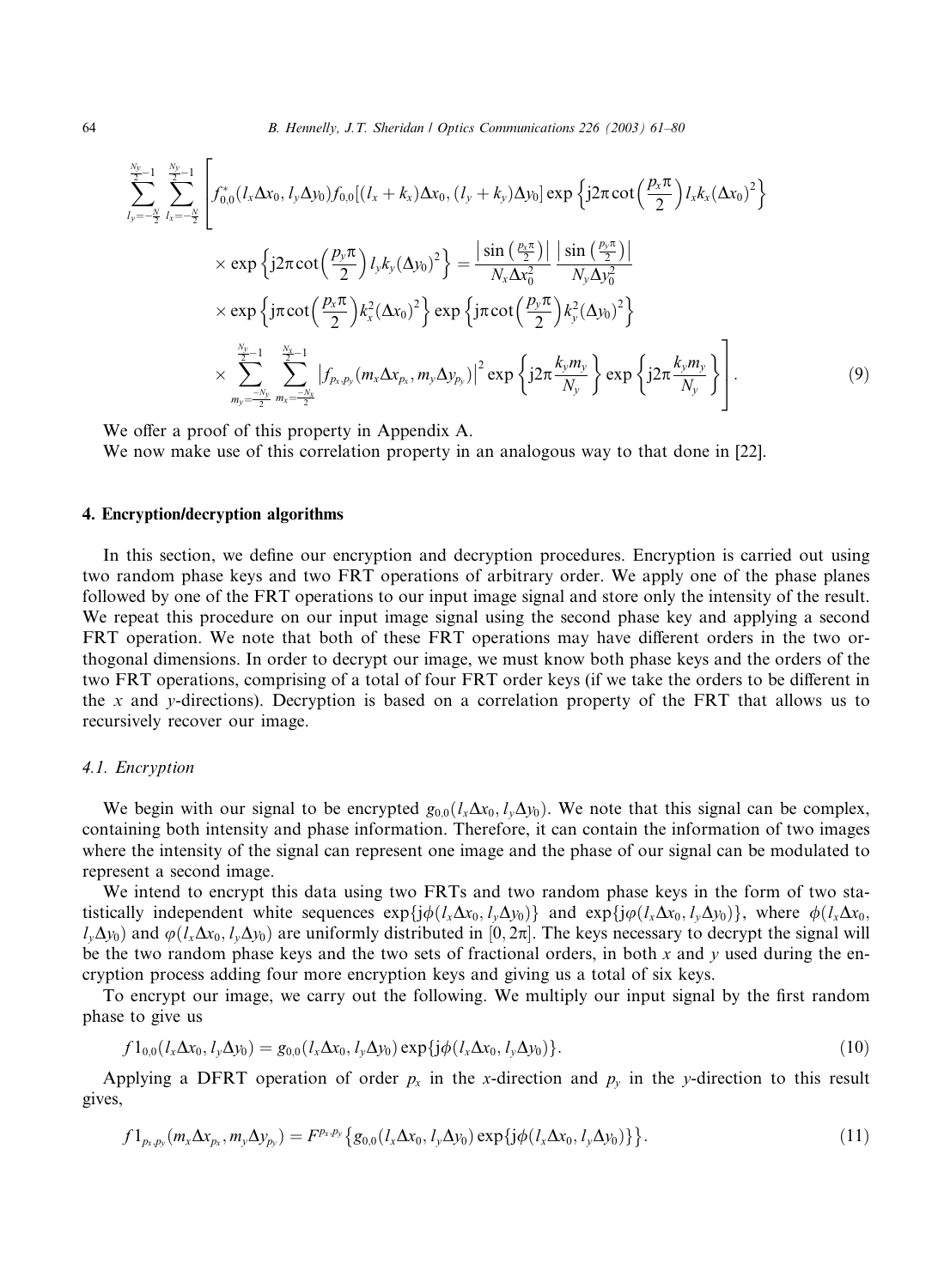We store only the intensity of this signal  $|f_1|_{p_x,p_y}(m_x\Delta x_{p_x},m_y\Delta y_{p_y})|^2$  to give us half of our required encrypted data. We note that  $l_x$  and  $l_y$  have values in the range given by Eq. (6). However, the decryption procedure which will be described shortly requires that this intensity has twice as many samples in each dimension

$$
\Delta x_{p_x} = \frac{\sin\left(\frac{p_x \pi}{2}\right)}{2N_x \Delta x_0}, \quad \Delta y_{p_y} = \frac{\sin\left(\frac{p_y \pi}{2}\right)}{2N_y \Delta y_0}, \tag{12}
$$

where  $m_x$  and  $m_y$  have the following ranges of values

$$
-N_x \leqslant m_x \leqslant N_x - 1 \quad \text{and} \quad -N_y \leqslant m_y \leqslant N_y - 1. \tag{13}
$$

In other words, we require our transformed function to be sampled at double the rate necessary to describe our input function completely. We can obtain this interpolated function from our input function  $f1_{0,0}(l_x\Delta x_0, l_y\Delta y_0)$  by zero padding  $f1_{0,0}(l_x\Delta x_0, l_y\Delta y_0)$  so that we extend the range of  $l_x$  and  $l_y$  to

$$
-N_x \leq l_x \leq N_x - 1 \quad \text{and} \quad -N_y \leq l_y \leq N_y - 1 \tag{14}
$$

including zeros for the function values in the ranges

$$
-N_x \leqslant l_x \leqslant -\frac{N_x}{2}-1, \quad \frac{N_x}{2} \leqslant l_x \leqslant N_x-1
$$

and

$$
-N_{y} \leq l_{y} \leq -\frac{N_{y}}{2} - 1, \quad \frac{N_{y}}{2} \leq l_{y} \leq N_{y} - 1.
$$
\n(15)

We then carry out our FRT operations on this padded input function:

$$
f1_{p_x, p_y}(m_x 2\Delta x_{p_x}, m_y 2\Delta y_{p_y}) = A_{p_x} A_{p_y} \Delta x_0 \Delta y_0 \sum_{l_y = -\frac{N_y}{2}}^{\frac{N_y}{2}-1} \sum_{l_x = -\frac{N_x}{2}}^{\frac{N_x}{2}-1} \left[ f1_{0,0}(l_x \Delta x_0, l_y \Delta y_0) \times \exp\left\{j\pi \cot\left(\frac{p_x \pi}{2}\right) \left[(l_x \Delta x_0)^2 + (m_x 2\Delta x_{p_x})^2\right] \right\} \exp\left\{-j2\pi \frac{l_x m_x}{N_x}\right\} \times \exp\left\{j\pi \cot\left(\frac{p_y \pi}{2}\right) \left[(l_y \Delta y_0)^2 + (m_y 2\Delta y_{p_y})^2\right] \right\} \exp\left\{-j2\pi \frac{l_y m_y}{N_y}\right\} \right].
$$
 (16)

If we take  $f_{10,0}(l_x\Delta x_0,l_y\Delta y_0)$  to have zero values in the ranges given by (15) we can write

$$
f1_{p_x, p_y}(m_x \Delta x_{p_x}, m_y \Delta y_{p_y}) = A_{p_x} A_{p_y} \Delta x_0 \Delta y_0 \sum_{l_y = N_y}^{N_y - 1} \sum_{l_x = N_x}^{N_x - 1} \left[ f1_{0,0}(l_x \Delta x_0, l_y \Delta y_0) \times \exp\left\{j\pi \cot\left(\frac{p_x \pi}{2}\right) \left[ (l_x \Delta x_0)^2 + (m_x \Delta x_{p_x})^2 \right] \right\} \exp\left\{-j2\pi \frac{l_x m_x}{N_x}\right\} \times \exp\left\{j\pi \cot\left(\frac{p_y \pi}{2}\right) \left[ (l_y \Delta y_0)^2 + (m_y \Delta y_{p_y})^2 \right] \right\} \exp\left\{-j2\pi \frac{l_y m_y}{N_y}\right\} \right].
$$
 (17)

To obtain the second half of our encrypted data, we carry out a similar procedure, this time applying the second random phase in a different fractional domain. We multiply our input signal by the second random phase to give us

$$
f2_{0,0}(l_x\Delta x_0, l_y\Delta y_0) = g_{0,0}(l_x\Delta x_0, l_y\Delta y_0) \exp\left\{j\varphi(l_x\Delta x_0, l_y\Delta y_0)\right\}
$$
\n(18)

and carry out a DFRT operation of order  $q_x$  in the x-direction and  $q_y$  in the y-direction. This gives,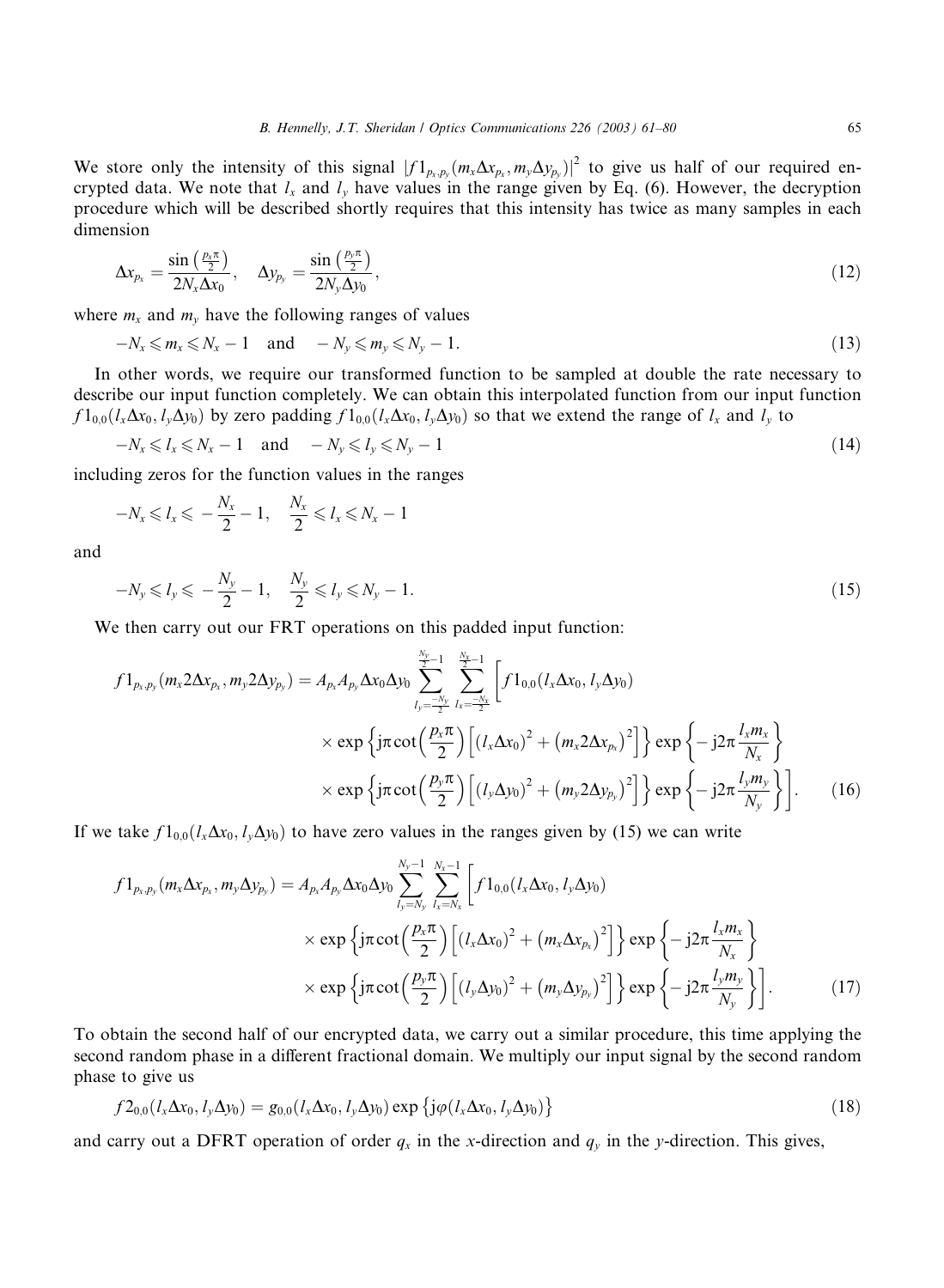66 B. Hennelly, J.T. Sheridan / Optics Communications 226 (2003) 61–80

$$
f2_{q_x,q_y}(m_x\Delta x_{q_x},m_y\Delta y_{q_y})=F^{q_x,q_y}\{g_{0,0}(l_x\Delta x_0,l_y\Delta y_0)\exp\{j\varphi(l_x\Delta x_0,l_y\Delta y_0)\}\}.
$$
 (19)

Once again we capture only the intensity of this signal  $\left|f_{q_x,q_y}(m_x\Delta x_{q_x},m_y\Delta y_{q_y})\right|^2 \cdot f_{q_x,q_y}(m_x\Delta x_{q_x},m_y\Delta y_{q_y})$ is then defined in an identical manner to  $f1_{p_x,p_y}(m_x\Delta x_{p_x}, m_y\Delta y_{p_y})$  using:

$$
f2_{q_x,q_y}(m_x\Delta x_{q_x},m_y\Delta y_{q_y}) = A_{q_x}A_{q_y}\Delta x_0\Delta y_0 \sum_{l_y=N_y}^{N_y-1} \sum_{l_x=N_x}^{N_x-1} \left[ f1_{0,0}(l_x\Delta x_0, l_y\Delta y_0) \times \exp\left\{j\pi \cot\left(\frac{q_x\pi}{2}\right) \left[(l_x\Delta x_0)^2 + (m_x\Delta x_{q_x})^2\right] \right\} \times \exp\left\{-j2\pi \frac{l_xm_x}{N_x}\right\} \exp\left\{j\pi \cot\left(\frac{q_y\pi}{2}\right) \left[(l_y\Delta y_0)^2 + (m_y\Delta y_{q_y})^2\right] \right\} \times \exp\left\{-j2\pi \frac{l_ym_y}{N_y}\right\} \right].
$$
\n(20)

We represent this encryption scheme using a block diagram flowchart in Fig. 1.

We note that if the procedure were to be carried out optically, the random phase planes might be implemented using Spatial Light Modulators [21], the FRT operations would be implemented using free space and lenses [7], and we could use a CCD camera to capture the intensity of the resultant wave fields.

#### 4.2. Decryption

We wish to recover our original signal (phase and intensity) from the two intensities generated above. We will make use of the correlation property given in Eq. (9). We apply this property to both of the intensities. In this way, we can derive a recursive algorithm to determine each value of our original signal. Thus we can recover the original signals phase and amplitude.

Noting that  $f_{0,0}(l_x\Delta x_0, l_y\Delta y_0)$  and  $f_{0,0}(l_x\Delta x_0, l_y\Delta y_0)$  have both been padded with zero values outside the range of interest and using the correlation property listed above we can now define the following two functions:

$$
\begin{array}{c}\n\exp\{j\phi(l_{x}\Delta x_{0},l_{y}\Delta y_{0})\} \\
\hline\ng_{0,0}(l_{x}\Delta x_{0},l_{y}\Delta y_{0})\n\end{array}\n\longrightarrow\n\begin{array}{c}\nF^{P_{x},P_{y}} \\
\hline\nf1_{0,0}(l_{x}\Delta x_{0},l_{y}\Delta y_{0})\n\end{array}\n\longrightarrow\n\begin{array}{c}\nF^{P_{x},P_{y}} \\
\hline\nf1_{p_{x},p_{y}}(l_{x}\Delta x_{p_{x}},l_{y}\Delta y_{p_{y}})\n\end{array}
$$
\n
$$
\exp\{j\phi(l_{x}\Delta x_{0},l_{y}\Delta y_{0})\}\n\longrightarrow\n\begin{array}{c}\n\mathcal{L}_{0,0}(l_{x}\Delta x_{0},l_{y}\Delta y_{0})\n\end{array}\n\longrightarrow\n\begin{array}{c}\n\mathcal{L}_{q_{x},q_{y}}(l_{x}\Delta x_{q_{x}},l_{y}\Delta y_{q_{y}})\n\end{array}\n\longrightarrow\n\begin{array}{c}\n\mathcal{L}_{q_{x},q_{y}}\n\end{array}
$$

Fig. 1. The encryption procedure.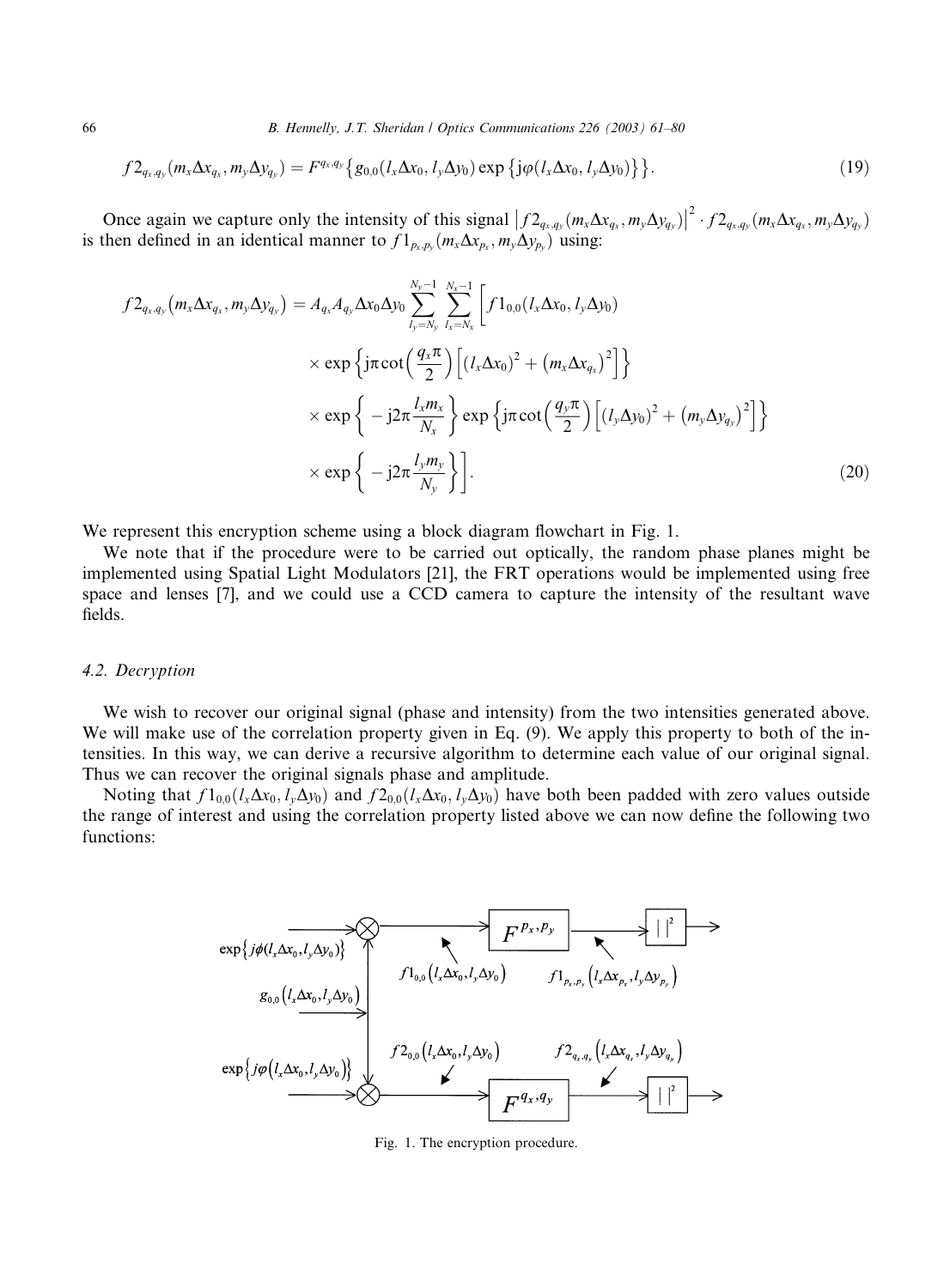RHS1(k<sub>x</sub>, k<sub>y</sub>) = 
$$
\sum_{l_y=-N_y}^{N_y-k_x-1} \sum_{l_x=-N_x}^{N_y-k_y-1} \left[ f1_{0,0}^*(l_x\Delta x_0, l_y\Delta y_0) f1_{0,0}[(l_x+k_x)\Delta x_0, (l_y+k_y)\Delta y_0] \right]
$$
  
\n
$$
\times \exp \left\{ j2\pi \cot \left( \frac{p_x\pi}{2} \right) l_x k_x (\Delta x_0)^2 \right\} \exp \left\{ j2\pi \cot \left( \frac{p_y\pi}{2} \right) l_y k_y (\Delta y_0)^2 \right\}
$$
  
\n
$$
= \frac{|\sin \left( \frac{p_x\pi}{2} \right)|}{2N_x \Delta x_0^2} \left[ \frac{\sin \left( \frac{p_y\pi}{2} \right)}{2N_y \Delta y_0^2} \right] \exp \left\{ j\pi \cot \left( \frac{p_x\pi}{2} \right) k_x^2 (\Delta x_0)^2 \right\} \exp \left\{ j\pi \cot \left( \frac{p_y\pi}{2} \right) k_y^2 (\Delta y_0)^2 \right\}
$$
  
\n
$$
\times \sum_{m_y=-N_y}^{N_y-1} \sum_{m_x=-N_x}^{N_x-1} |f1_{p_x,p_y}(m_x\Delta x_{p_x}, m_y\Delta y_{p_y})|^2 \exp \left\{ j2\pi \frac{k_x m_x}{N_x} \right\} \exp \left\{ j2\pi \frac{k_x m_y}{N_y} \right\},
$$
  
\nRHS2(k<sub>x</sub>, k<sub>y</sub>) = 
$$
\sum_{l_y=-N_y}^{N_y-k_x-1} \sum_{l_x=-N_x}^{N_y-k_y-1} \left[ f2_{0,0}^*(l_x\Delta x_0, l_y\Delta y_0) f2_{0,0}[(l_x+k_x)\Delta x_0, (l_y+k_y)\Delta y_0] \right.\newline \times \exp \left\{ j2\pi \cot \left( \frac{q_x\pi}{2} \right) l_x k_x (\Delta x_0)^2 \right\} \exp \left\{ j2\pi \cot \left( \frac{q_y\pi}{2} \right) n_y k_y (\Delta y_0)^2 \right\}
$$
  
\n
$$
= \frac{|\sin \left( \frac{q_x\pi}{2} \right)|}{2N_x \Delta x_0^2} \left[ \frac{\sin
$$

We note that

$$
f2_{0,0}(l_x\Delta x_0, l_y\Delta y_0) = f1_{0,0}(l_x\Delta x_0, l_y\Delta y_0) \exp\{j\gamma(l_x\Delta x_0, l_y\Delta y_0)\},\tag{22}
$$

where

$$
\gamma\big(l_x\Delta x_0, l_y\Delta y_0\big) = \varphi\big(l_x\Delta x_0, l_y\Delta y_0\big) - \varphi\big(l_x\Delta x_0, l_y\Delta y_0\big). \tag{23}
$$

Introducing the integer variable  $h_x$  and  $h_y$  where

$$
h_x = N_x - k_x \Rightarrow k_x = N_x - h_x,
$$
  
\n
$$
h_y = N_y - k_y \Rightarrow k_y = N_y - h_y
$$
\n(24)

we can now write the above Eqs. (20) and (21) with these substitutions

$$
\begin{split} \text{RHS1}(N_{x}-h_{x},N_{y}-h_{y}) &= \sum_{l_{y}=-N_{y}}^{\left(-\frac{N_{y}}{2}+h_{y}-1\right)} \sum_{l_{x}=-N_{x}}^{\left(-\frac{N_{y}}{2}+h_{x}-1\right)} \left[ f1_{0,0}^{*}\left(l_{x}\Delta x_{0},l_{y}\Delta y_{0}\right) f1_{0,0} \right. \\ &\times \left[ (l_{x}+N_{x}-h_{x})\Delta x_{0},\left(l_{y}+N_{y}-h_{y}\right)\Delta y_{0} \right] \exp\left\{ j2\pi \cot\left(\frac{p_{x}\pi}{2}\right)l_{x}\left(N_{x}-h_{x}\right)\left(\Delta x_{0}\right)^{2} \right\} \right. \\ &\times \exp\left\{ j2\pi \cot\left(\frac{p_{y}\pi}{2}\right)l_{y}\left(N_{y}-h_{y}\right)\left(\Delta y_{0}\right)^{2} \right\} \right] \end{split} \tag{25}
$$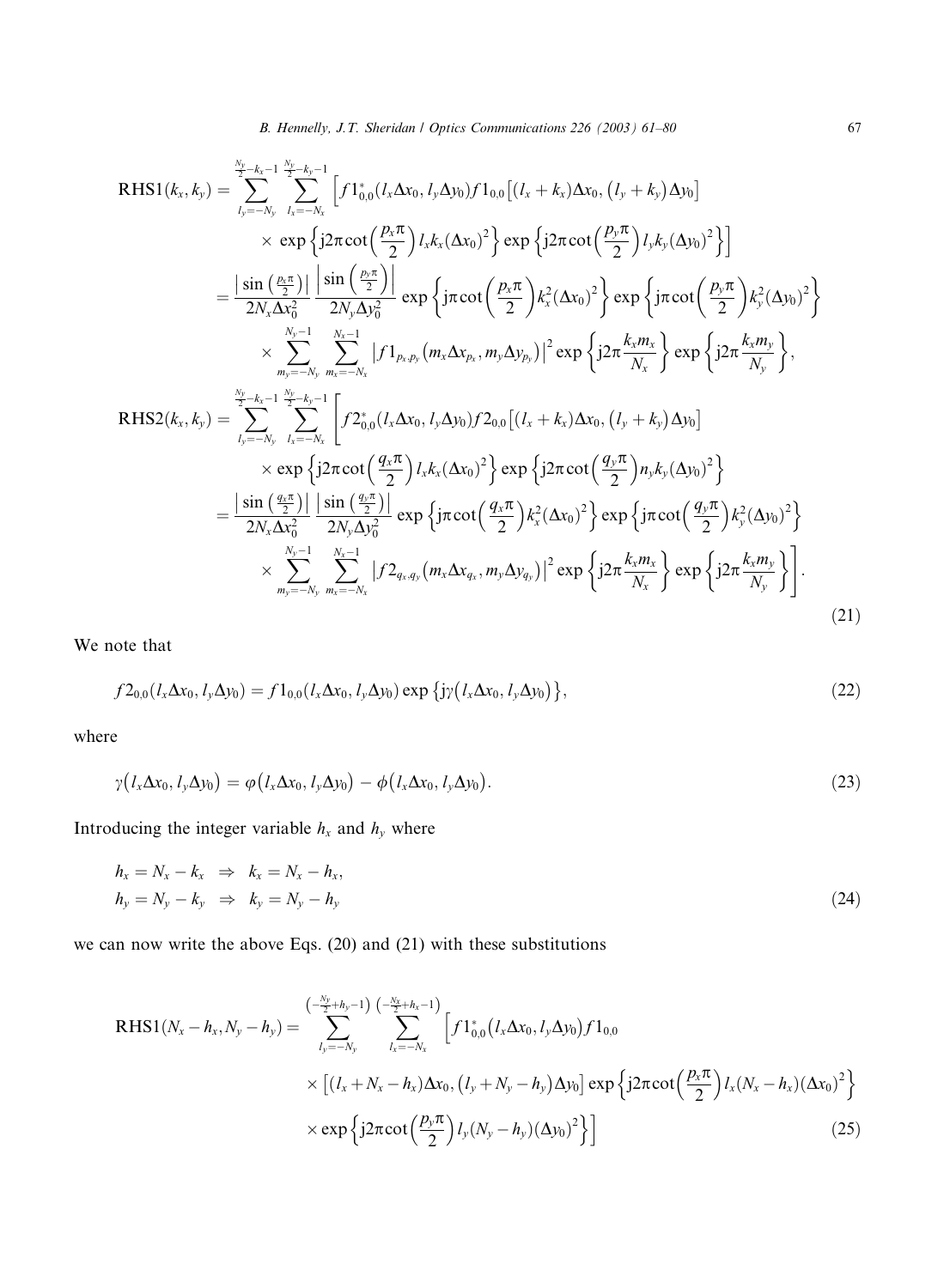and

RHS2(
$$
N_x - h_x, N_y - h_y
$$
) = 
$$
\sum_{l_y = -N_y}^{(-\frac{N_y}{2} + h_y - 1)} \sum_{l_x = -N_x}^{(-\frac{N_y}{2} + h_x - 1)} \left[ f1_{0,0}^*(l_x \Delta x_0, l_y \Delta y_0) \times \exp \{-jy(l_x \Delta x_0, l_y \Delta y_0)\} f1_{0,0}[(l_x + N_x - h_x) \Delta x_0, (l_y + N_y - h_y) \Delta y_0] \times \exp \{jy[(l_x + N_x - h_x) \Delta x_0, (l_y + N_y - h_y) \Delta y_0]\} \times \exp \{j2\pi \cot \left(\frac{q_x \pi}{2}\right)l_x(N_x - h_x) (\Delta x_0)^2\} \exp \{j2\pi \cot \left(\frac{q_y \pi}{2}\right)l_y \times (N_y - h_y) (\Delta y_0)^2\}].
$$
\n(26)

We will use Eqs. (25) and (26) to find two sets of products of the type

$$
f1_{0,0}^{*}\left(\left(\frac{-N_{x}}{2}\right)\Delta x_{0},\left(\frac{-N_{x}}{2}\right)\Delta y_{0}\right)f1_{0,0}\left[\left(\frac{N_{x}}{2}-h_{x}\right)\Delta x_{0},\left(\frac{N_{y}}{2}-h_{y}\right)\Delta y_{0}\right],
$$
  

$$
f1_{0,0}^{*}\left(\left(\frac{-N_{x}}{2}+h_{x}-1\right)\Delta x_{0},\left(\frac{-N_{x}}{2}+h_{y}-1\right)\Delta y_{0}\right)f1_{0,0}\left[\left(\frac{N_{x}}{2}-1\right)\Delta x_{0},\left(\frac{N_{y}}{2}-1\right)\Delta y_{0}\right],
$$

where  $h_x$  takes the values range  $1 \leq h_x \leq \frac{N_x}{2} + 1$  and similarly we  $h_y$  takes the value range from  $1 \le h_y \le \frac{N_y}{2} + 1$ . We will examine the cases  $(h_x = 1, h_y = 1)$ ,  $(h_x = 1, h_y = 2)$ , and  $(h_x = 2, h_y = 1)$  separately and then define a more general recursive formula for all other values of  $h_x$  and  $h_y$ .

Examining Eq. (25) and taking  $(h_x = 1, h_y = 1)$ , we see that

$$
f1_{0,0}^{*}\left(\left(\frac{-N_{x}}{2}\right)\Delta x_{0},\left(\frac{-N_{y}}{2}\right)\Delta y_{0}\right)f1_{0,0}\left[\left(\frac{N_{x}}{2}-1\right)\Delta x_{0},\left(\frac{N_{y}}{2}-1\right)\Delta y_{0}\right]
$$
  
= RHS1(N\_{x}-1,N\_{y}-1)exp\{j2\pi cot\left(\frac{p\_{x}\pi}{2}\right)\left(\frac{N\_{x}}{2}\right)(N\_{x}-1)(\Delta x\_{0})^{2}\}  
\times exp\{j2\pi cot\left(\frac{p\_{y}\pi}{2}\right)\left(\frac{N\_{y}}{2}\right)(N\_{y}-1)(\Delta y\_{0})^{2}\}. (27)

Eq. (26) provides us with a similar result

$$
f1_{0,0}^{*}\left(\left(\frac{-N_{x}}{2}\right)\Delta x_{0},\left(\frac{-N_{y}}{2}\right)\Delta y_{0}\right)f1_{0,0}\left[\left(\frac{N_{x}}{2}-1\right)\Delta x_{0},\left(\frac{N_{y}}{2}-1\right)\Delta y_{0}\right]
$$
  
\n= RHS2(N\_{x}-1,N\_{y}-1)exp\left\{j2\pi cot\left(\frac{p\_{x}\pi}{2}\right)\left(\frac{N\_{x}}{2}\right)(N\_{x}-1)(\Delta x\_{0})^{2}\right\}  
\n\times exp\left\{j2\pi cot\left(\frac{p\_{y}\pi}{2}\right)\left(\frac{N\_{y}}{2}\right)(N\_{y}-1)(\Delta y\_{0})^{2}\right\}exp\left\{j\gamma\left(\left(\frac{-N\_{x}}{2}\right)\Delta x\_{0},\left(\frac{-N\_{y}}{2}\right)\Delta y\_{0}\right)\right\}  
\n\times exp\left\{-j\gamma\left(\left(\frac{N\_{x}}{2}-1\right)\Delta x\_{0},\left(\frac{N\_{y}}{2}-1\right)\Delta y\_{0}\right)\right\},\n(28)

$$
a(h_x, h_y) = \exp\left\{-j\pi \cot\left(\frac{p_x \pi}{2}\right) N_x (N_x - h_x) (\Delta x_0)^2\right\} \exp\left\{-j\pi \cot\left(\frac{p_y \pi}{2}\right) N_y (N_y - h_y) (\Delta y_0)^2\right\},\tag{29}
$$

$$
b(h_x, h_y) = \exp \left\{-j\pi \cot \left(\frac{p_x \pi}{2}\right) (N_x - 2h_x + 2) (N_x - h_x) (\Delta x_0)^2\right\} \times \exp \left\{-j\pi \cot \left(\frac{p_y \pi}{2}\right) (N_y - 2h_y + 2) (N_y - h_y) (\Delta y_0)^2\right\},
$$
\n(30)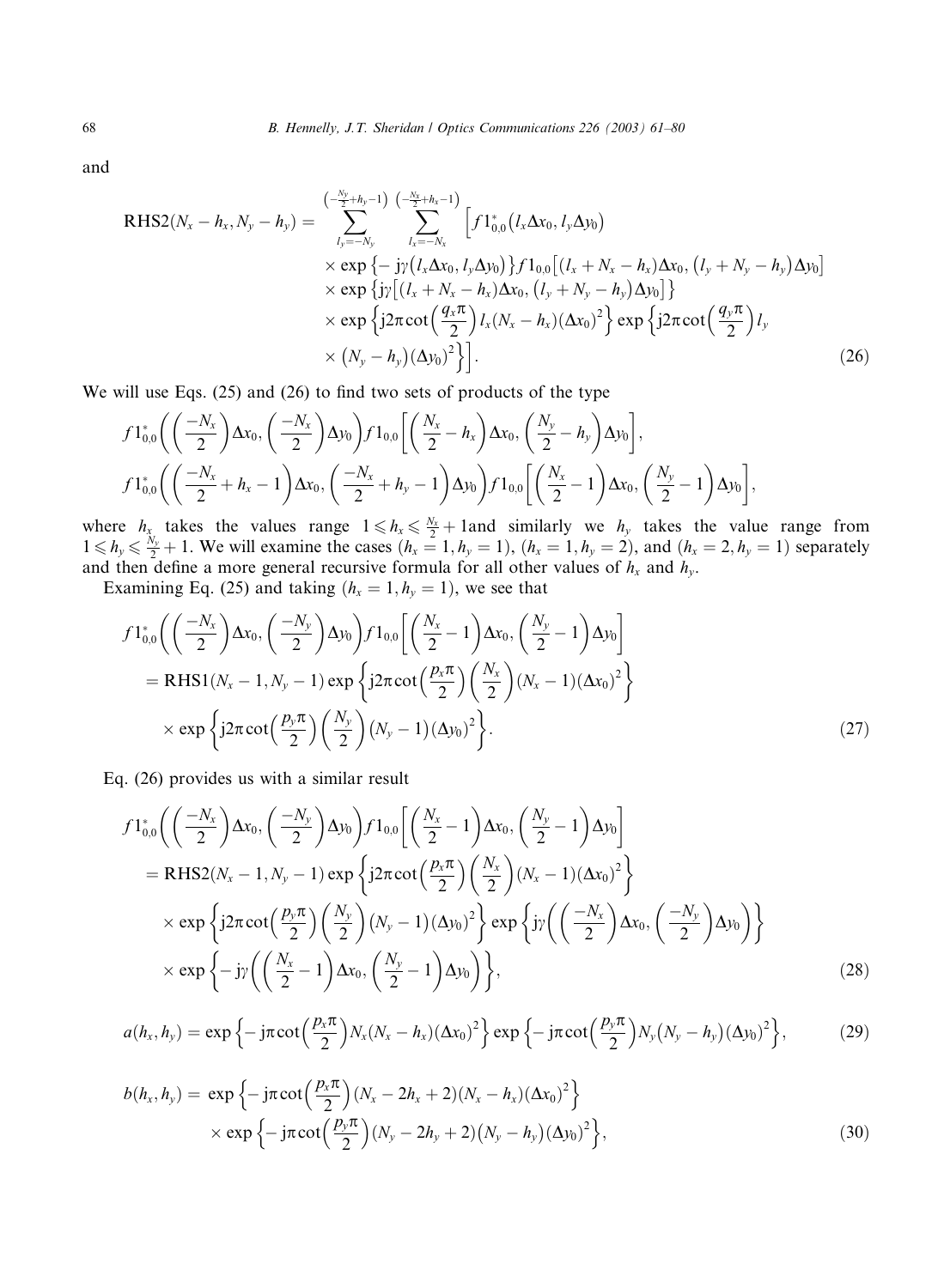B. Hennelly, J.T. Sheridan / Optics Communications 226 (2003) 61-80 69

$$
c(h_x, h_y) = \exp\left\{-j\pi \cot\left(\frac{q_x \pi}{2}\right) N_x (N_x - h_x) (\Delta x_0)^2\right\} \exp\left\{-j\pi \cot\left(\frac{q_y \pi}{2}\right) N_y (N_y - h_y) (\Delta y_0)^2\right\} \times \exp\left\{-j\gamma \left(\left(\frac{-N_x}{2}\right) \Delta x_0, \left(\frac{-N_y}{2}\right) \Delta y_0\right)\right\} \exp\left\{j\gamma \left(\left(\frac{N_x}{2} - h_x\right) \Delta x_0, \left(\frac{N_y}{2} - h_y\right) \Delta y_0\right)\right\},\tag{31}
$$

$$
d(h_x, h_y) = \exp\left\{-j\pi \cot\left(\frac{q_x \pi}{2}\right)(N_x - 2h_x + 2)(N_x - h_x)(\Delta x_0)^2\right\} \exp\left\{-j\pi \cot\left(\frac{q_y \pi}{2}\right) \times (N_y - 2h_y + 2)(N_y - h_y)(\Delta y_0)^2\right\} \exp\left\{-j\left(\frac{-N_x}{2} + h_x - 1\right)\Delta x_0, \left(\frac{-N_y}{2} + h_y - 1\right)\Delta y_0\right\} \exp\left\{j\left(\frac{N_x}{2} - 1\right)\Delta x_0, \left(\frac{N_y}{2} - 1\right)\Delta y_0\right\},
$$
\n(32)  
\n
$$
D(h_x, h_y) = a(h_x, h_y) d(h_x, h_y) - b(h_x, h_y) c(h_x, h_y).
$$

 $D(h_x, h_y) = a(h_x, h_y) d(h_x, h_y) - b(h_x, h_y) c(h_x, h_y).$ (33)

Using these variables  $(h_x = 2, h_y = 1)$  in Eqs. (25) and (26), we see that

$$
f1_{0,0}^{*}\left(\left(\frac{-N_{y}}{2}\right)\Delta x_{0},\left(\frac{-N_{y}}{2}\right)\Delta y_{0}\right)f1_{0,0}\left[\left(\frac{N_{x}}{2}-2\right)\Delta x_{0},\left(\frac{N_{y}}{2}-1\right)\Delta y_{0}\right]
$$

$$
=\frac{\text{RHS}1(N_{x}-2,N_{y}-1)d(2,1)-\text{RHS}2(N_{x}-2,N_{y}-1)b(2,1)}{D(2,1)}\tag{34}
$$

and

$$
f1_{0,0}^{*}\left(\left(\frac{-N_{x}}{2}\right)\Delta x_{0},\left(\frac{-N_{y}}{2}\right)\Delta y_{0}\right)f1_{0,0}\left[\left(\frac{N_{x}}{2}-2\right)\Delta x_{0},\left(\frac{N_{y}}{2}-1\right)\Delta y_{0}\right]
$$

$$
=\frac{\text{RHS2}(N_{x}-2,N_{y}-1)a(2,1)-\text{RHS1}(N_{x}-2,N_{y}-1)c(2,1)}{D(2,1)}.
$$
(35)

Similarly taking  $(h_x = 1, h_y = 2)$  in Eqs. (25) and (26) we see that

$$
f1_{0,0}^{*}\left(\left(\frac{-N_{x}}{2}\right)\Delta x_{0},\left(\frac{-N_{y}}{2}\right)\Delta y_{0}\right)f1_{0,0}\left[\left(\frac{N_{x}}{2}-1\right)\Delta x_{0},\left(\frac{N_{y}}{2}-2\right)\Delta y_{0}\right]
$$

$$
=\frac{\text{RHS1}(N_{x}-1,N_{y}-2)d(1,2)-\text{RHS2}(N_{x}-1,N_{y}-2)b(1,2)}{D(1,2)}\tag{36}
$$

and

$$
f1_{0,0}^{*}\left(\left(\frac{-N_{x}}{2}\right)\Delta x_{0},\left(\frac{-N_{y}}{2}\right)\Delta y_{0}\right)f1_{0,0}\left[\left(\frac{N_{x}}{2}-1\right)\Delta x_{0},\left(\frac{N_{y}}{2}-2\right)\Delta y_{0}\right]
$$

$$
=\frac{\text{RHS2}(N_{x}-1,N_{y}-2)a(1,2)-\text{RHS1}(N_{x}-1,N_{y}-2)c(1,2)}{D(1,2)}.
$$
(37)

We can write a general set of expressions for all the remaining values of  $h_x$  and  $h_y$ ; where  $1 \le h_x \le \frac{N_x}{2} + 1$ and  $1 \leq h_y \leq \frac{N_y}{2} + 1$ 

$$
f1_{0,0}^{*}\left(\left(\frac{-N_{x}}{2}\right)\Delta x_{0},\left(\frac{-N_{y}}{2}\right)\Delta y_{0}\right)f1_{0,0}\left[\left(\frac{N_{x}}{2}-h_{x}\right)\Delta x_{0},\left(\frac{N_{y}}{2}-h_{y}\right)\Delta y_{0}\right]
$$

$$
=\frac{T(h_{x},h_{y})d(h_{x},h_{y})-S(h_{x},h_{y})b(h_{x},h_{y})}{D(h_{x},h_{y})}
$$
(38)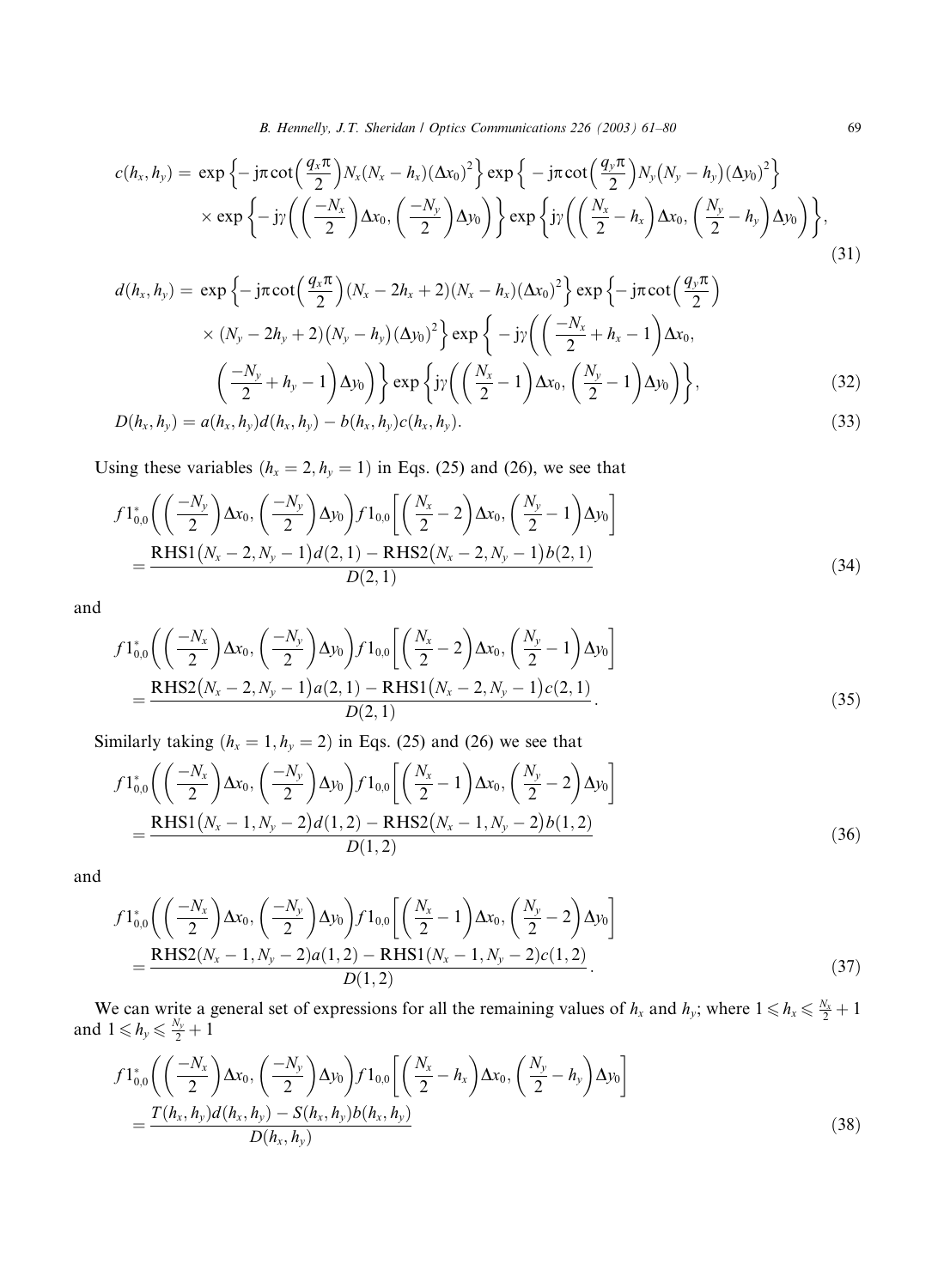and

$$
f1_{0,0}^{*}\left(\left(\frac{-N_{x}}{2}+h_{x}-1\right)\Delta x_{0},\left(\frac{-N_{y}}{2}+h_{y}-1\right)\Delta y_{0}\right)f1_{0,0}\left[\left(\frac{N_{x}}{2}-1\right)\Delta x_{0},\left(\frac{N_{y}}{2}-1\right)\Delta y_{0}\right]
$$

$$
=\frac{T(h_{x},h_{y})d(h_{x},h_{y})-S(h_{x},h_{y})b(h_{x},h_{y})}{D(h_{x},h_{y})},\tag{39}
$$

where  $T(h_x, h_y)$  and  $S(h_x, h_y)$  are defined as

$$
T(h_x, h_y) = \text{RHS1}(N_x - h_x, N_y - h_y)
$$
  
\n
$$
- \sum_{\substack{n_y = -\frac{N_y}{2} \\ n_y = -\frac{1}{2}}}^{(-\frac{N_y}{2} + h_y - 1)} \sum_{\substack{n_x = -\frac{N_x}{2} \\ n_x = -\frac{N_x}{2}}}^{(-\frac{N_x}{2} + h_x - 1)} \left[ f1_{0,0}^*(n_x \Delta x_0, n_y \Delta y_0) f1_{0,0}[(n_x + N_x - h_x) \Delta x_0, (n_y + N_y - h_y) \Delta y_0] \right]
$$
  
\n
$$
\times \exp \left\{ j2\pi \cot \left( \frac{p_x \pi}{2} \right) n_x (N_x - h_x) (\Delta x_0)^2 \right\} \exp \left\{ j2\pi \cot \left( \frac{p_y \pi}{2} \right) n_y (N_y - h_y) (\Delta y_0)^2 \right\} \right]
$$
(40)

and

$$
S(h_x, h_y) = \text{RHS2}(N_x - h_x, N_y - h_y) - \sum_{n_y = -\frac{N_y}{2}}^{(-\frac{N_y}{2} + h_y - 1)} \sum_{n_x = -\frac{N_x}{2}}^{(-\frac{N_x}{2} + h_x - 1)} \left[ f1_{0,0}^*(n_x \Delta x_0, n_y \Delta y_0) f1_{0,0}[(n_x + N_x - h_x) \Delta x_0, (n_y + N_y - h_y) \Delta y_0] \exp \left\{ j2\pi \cot \left( \frac{p_x \pi}{2} \right) n_x (N_x - h_x) (\Delta x_0)^2 \right\} \times \exp \left\{ j2\pi \cot \left( \frac{p_y \pi}{2} \right) n_y (N_y - h_y) (\Delta y_0)^2 \right\} \exp \left\{ - j\gamma (n_x \Delta x_0, n_y \Delta y_0) \right\} \times \exp \left\{ j\gamma \left( (n_x + N_x - h_x) \Delta x_0, (n_y + N_y - h_y) \Delta y_0 \right) \right\} \right].
$$
\n(41)

In Eqs. (40) and (41) we do not include the summation elements at the following values of  $n_x$  and  $n_y$ 

$$
(n_x, n_y) = \left(\frac{N_x}{2}, \frac{N_y}{2}\right) \text{ and } (n_x, n_y) = \left(-\frac{N_x}{2} + h_x - 1, -\frac{N_y}{2} + h_y - 1\right).
$$
 (42)

We note that the  $f1_{0,0}^*(n_x\Delta x_0, n_y\Delta y_0)f1_{0,0}[(n_x+N_x-h_x)\Delta x_0, (n_y+N_y-h_y)\Delta y_0]$  terms in the Eqs. (40) and (41) can be determined by multiplying the previously calculated term  $f1_{0,0}^*$  ( $\left(\frac{-N_x}{2}\right)$  $\left(\frac{-N_x}{2}\right)\Delta x_0, \left(\frac{-N_x}{2}\right)$  $\left(\left(\frac{-N_x}{2}\right)\Delta x_0,\left(\frac{-N_x}{2}\right)\Delta y_0\right)f1_{0,0}$  $[(\frac{-N_y}{2} - h_x)\Delta x_0, (\frac{-N_y}{2} - h_y)\Delta y_0]$  given by Eq. (38) and

$$
f1_{0,0}^{*}\bigg(\bigg(\frac{-N_{x}}{2}+h_{x}-1\bigg)\Delta x_{0},\bigg(\frac{-N_{y}}{2}+h_{y}-1\bigg)\Delta y_{0}\bigg)f1_{0,0}\bigg[\bigg(\frac{-N_{x}}{2}-1\bigg)\Delta x_{0},\bigg(\frac{-N_{y}}{2}-1\bigg)\Delta y_{0}\bigg]
$$

given by Eq. (39) and dividing the result of the multiplication by the value

$$
f1_{0,0}^{*}\left(\left(\frac{-N_{x}}{2}\right)\Delta x_{0},\left(\frac{-N_{y}}{2}\right)\Delta y_{0}\right)f1_{0,0}\left[\left(\frac{-N_{x}}{2}-1\right)\Delta x_{0},\left(\frac{-N_{y}}{2}-1\right)\Delta y_{0}\right]
$$

found by Eq.  $(27)$ .

It is shown in Appendix B that it is extremely unlikely that  $D(h_x, h_y)$  is ever zero. When we reach  $h_{x0}=(N_x/2+1)$  and  $h_{y0}=(N_y/2+1)$  we note that

$$
f_{0,0}\left[\left(\frac{N_x}{2} - (h_{x0} - 1)\right)\Delta x_0, \left(\frac{-N_y}{2} - (h_{y0} - 1)\right)\Delta y_0\right]
$$
  
=  $f_{0,0}\left(\left(\frac{-N_x}{2} + h_{x0} - 1\right)\Delta x_0, \left(\frac{-N_x}{2} + h_{y0} - 1\right)\Delta y_0\right)$  (43)

the above expression is equivalent to  $f_{0,0}(0,0) = f_{0,0}(0,0)$ .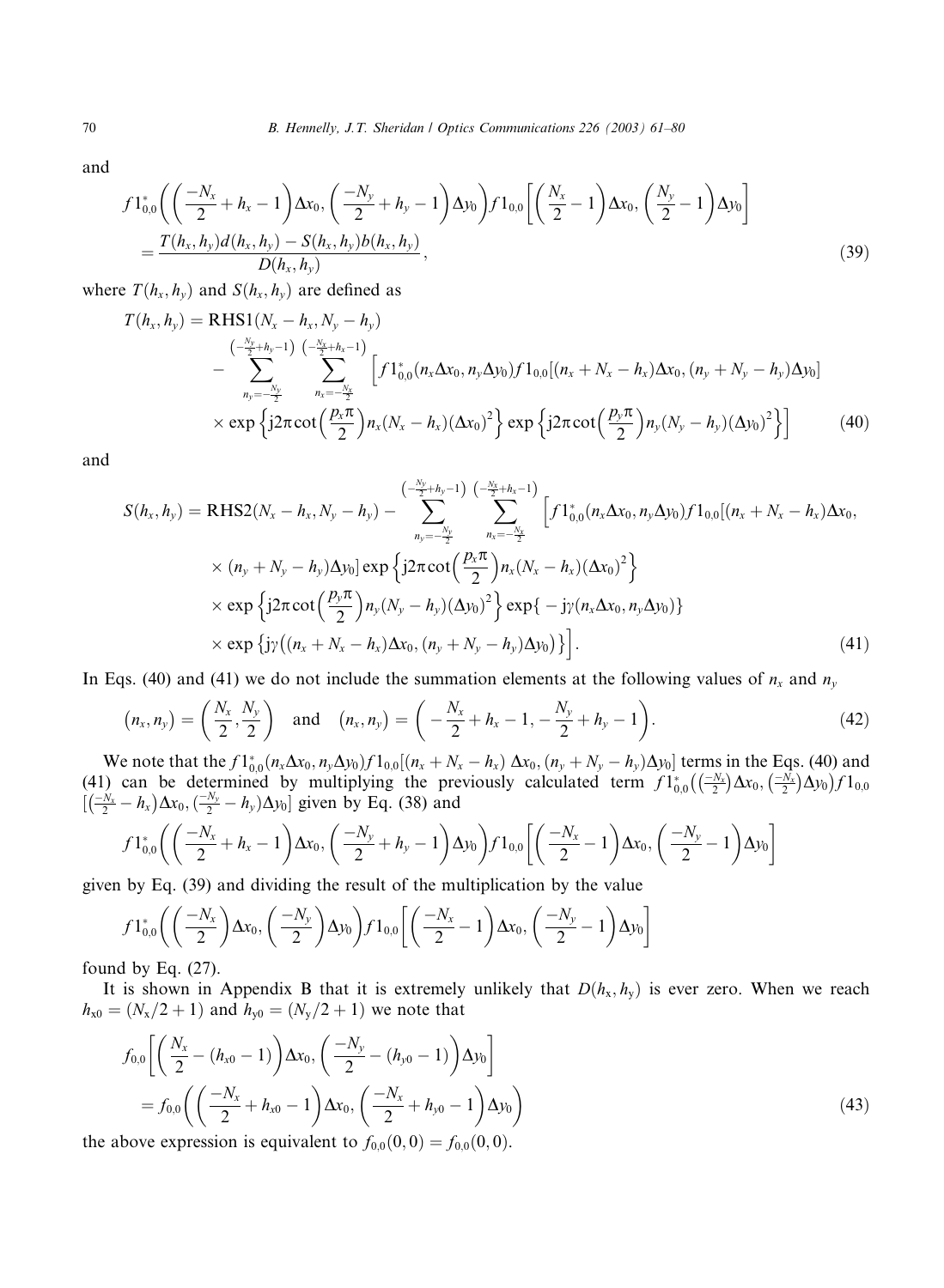These equations allow us to determine  $f_{0,0}(0,0)$  completely since

$$
\left\{ f1_{0,0}^{*} \left( -\frac{N_{x}}{2} \Delta x_{0}, \frac{-N_{y}}{2} \Delta y_{0} \right) f1_{0,0} \left[ \left( \frac{N_{x}}{2} - (h_{x0} - 1) \right) \Delta x_{0}, \left( \frac{N_{y}}{2} - (h_{y0} - 1) \right) \Delta y_{0} \right] f1_{0,0}^{*} \times \left[ \left( \frac{-N_{x}}{2} + h_{x0} - 1 \right) \Delta x_{0}, \left( \frac{-N_{y}}{2} + h_{y0} - 1 \right) \Delta y_{0} \right] f1_{0,0} \left[ \left( \frac{N_{x}}{2} - 1 \right) \Delta x_{0}, \left( \frac{N_{y}}{2} - 1 \right) \Delta y_{0} \right] \right\} \times \left\{ \left\{ RHS1(N_{x} - 1, N_{y} - 1) \exp \left[ j\pi \cot \left( \frac{p_{x}\pi}{2} \right) N_{x} (N_{x} - h_{x}) (\Delta x_{0})^{2} \right] \right\} \times \exp \left[ j\pi \cot \left( \frac{p_{y}\pi}{2} \right) N_{y} (N_{y} - h_{y}) (\Delta y_{0})^{2} \right] \right\} = |f1_{0,0}(0,0)|^{2}.
$$
\n(44)

Once we have this value we can choose an arbitrary phase for it and dividing it into Eqs. (38) and (39) for the appropriate values of  $h_x$  and  $h_y$ , determine values for  $f1_{0,0}\left(\frac{-N_y}{2}\right)\Delta x_0$ ,  $\left(\frac{-N_y}{2}\right)\Delta y_0$  and  $f1_{0,0}\left(\frac{N_x}{2}-1\right)$  $\Delta x_0$ ,  $\left(\frac{N_y}{2} - 1\right) \Delta y_0$ . To find all other values of f 1 can now divide these two values into the products provided by Eqs. (38) and (39) for all values of  $h_x$  and  $h_y$ .

Finally, to recover our original signal, we multiply by  $\exp\{-j\phi(l_x\Delta x_0, l_y\Delta y_0)\}\,$ , the complex conjugate of the first random phase key used to encrypt our signal:

$$
g_{0,0}(l_x\Delta x_0, l_y\Delta y_0) = f1_{0,0}(l_x\Delta x_0, l_y\Delta y_0) \exp\{-j\phi(l_x\Delta x_0, l_y\Delta y_0)\}.
$$
 (45)

The 1D phase retrieval algorithm outlined in [22] cannot be simply extended to 2D because  $D(h<sub>x</sub>)$  defined in [22] is guaranteed under specific constraints never to equal zero for all the relevant values of  $h<sub>x</sub>$  but extending the algorithm to more one dimension causes  $D(h_x, h_y)$  to have zero values for certain values of  $(h_x, h_y)$ . This problem is overcome in our technique by the phase difference introduced by us in Eq. (22). This is discussed in more detail in Appendix B. Indeed, this algorithm could be used purely for phase retrieval in an analogous way to that described in [22]. In this case, we would only require one phase plane, which would not have to be random.

As stated above, in [22], it was necessary to impose a relationship upon the orders  $p_x$  and  $q_x$  in order to ensure  $D(h<sub>x</sub>)$  is never equal to zero. In our algorithm, there is no restriction on the FRT orders we use (see Appendix B). However, the algorithm is more prone to errors occurring in the recursive procedure if the orders  $p_x$  and  $q_x$  and also  $p_y$  and  $q_y$  are close to each other.

#### 5. Results

We present results of the simulations of four encryption processes for the same image and different sampling densities (image pixel sizes). For simplicity only results for the encryption of an amplitude signal are presented even though, as was pointed out earlier, it is possible to encrypt a second image on the phase of this input signal. The image sizes used were  $16 \times 16$ ,  $32 \times 32$ ,  $64 \times 64$  and  $128 \times 128$ . In all the simulations of encryption presented here ( $p_x = 0.5$ ,  $p_y = 0.5$ ), and ( $q_x = 1.5$ ,  $q_y = 1.5$ ). The decryption process was found to be extremely sensitive to small computational errors. For this reason, it was necessary to quantise the input data and then, during the decryption recursive loop, to use our a priori knowledge regarding the quantisation levels employed to remove any errors in the values. The input image was also normalised before the encryption procedure so that the maximum intensity value was equal to 1.

In the proceeding sections, the mean square error (MSE) is used as a measure of the level of encryption of encrypted and incorrectly decrypted images. We note that it refers to the average square of the difference between the pixel values of the correct image and the image being analysed. We also note that before MSE is calculated the correct image and the analysed image are brought back to their initial quantisation level where we deal with pixel values between 0 and 256 corresponding to the familiar grayscale representation.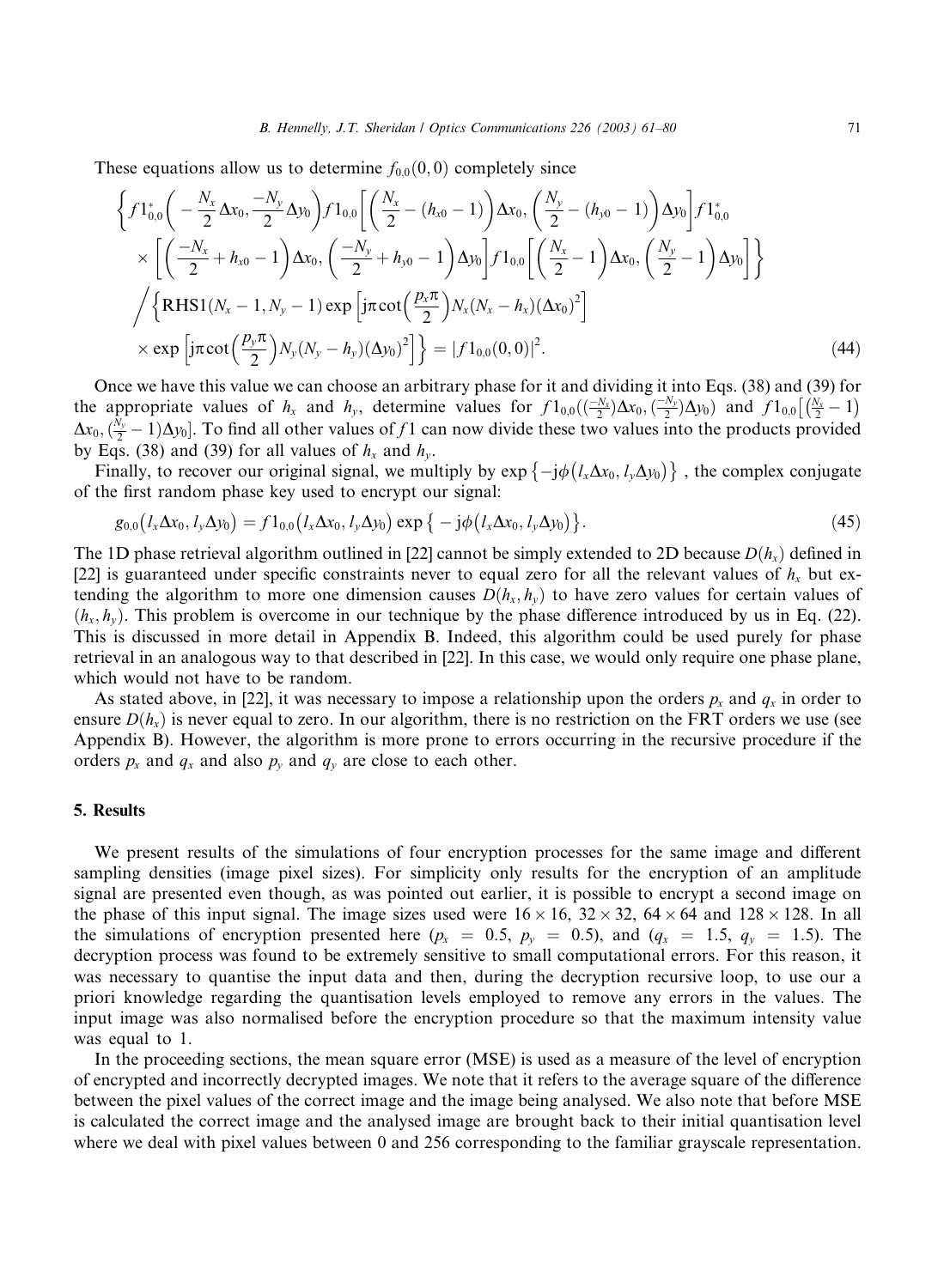The MSE of incorrectly decrypted images is unusually large because the decryption algorithm returns values that far exceed 255 in these cases. Fig. 2 shows results for the  $32 \times 32$  case. The input image is shown in Fig. 2(a). The encrypted image is shown in Fig. 2(b), which displays the amplitude of a signal, whose real and imaginary parts are given by the two intensities obtained from the encryption procedure. The MSE of



Fig. 2. Encryption/decryption results for  $32 \times 32$  image: (a) input image; (b) encrypted image; (c) decrypted image; (d) decrypted using an incorrect value of  $p_x$ , out by  $1 \times 10^{-5}$ ; (e) decrypted using an incorrect value of  $q_x$ , out by  $1 \times 10^{-5}$ ; (f) decrypted using an incorrect phase key.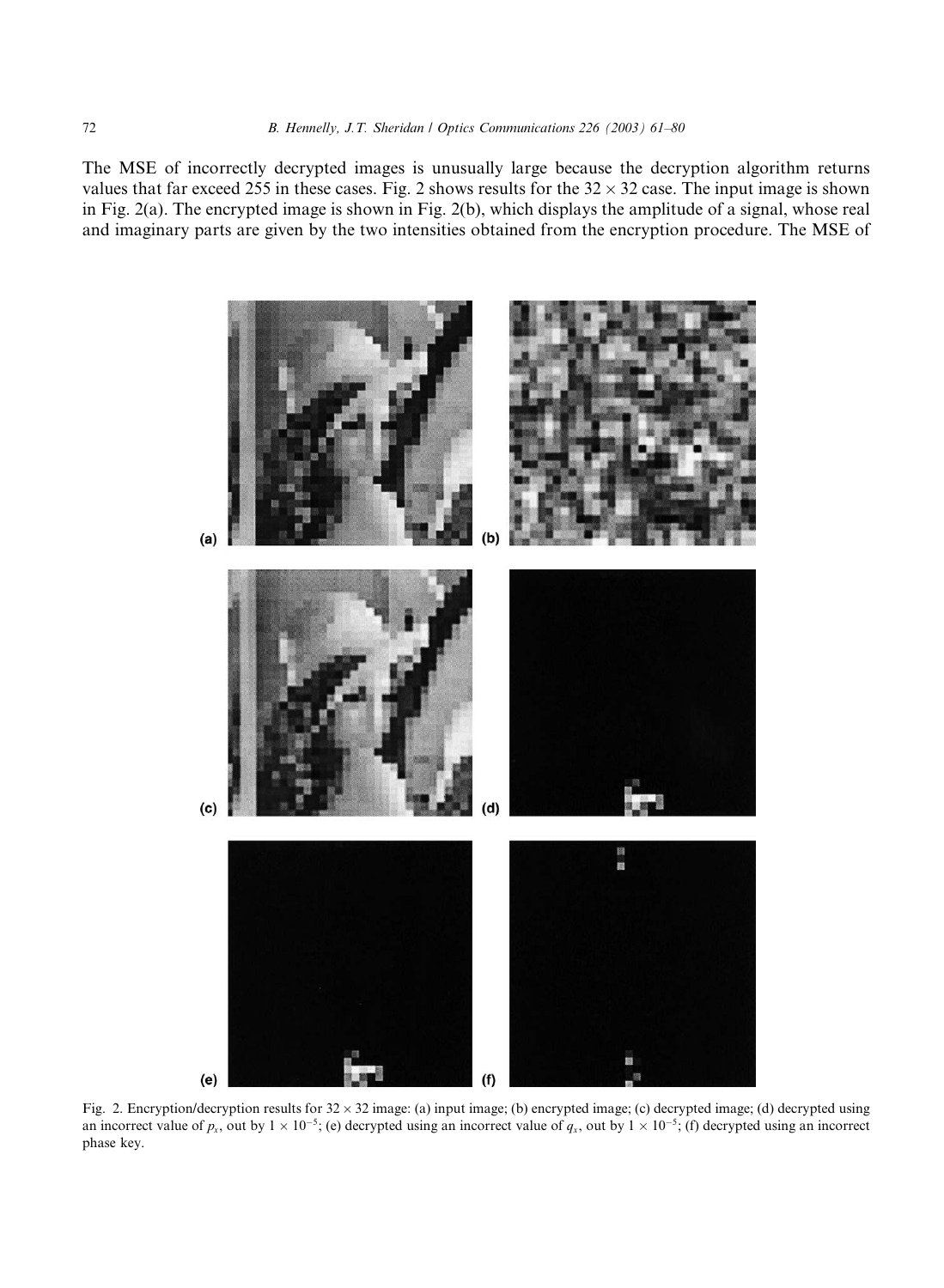this image was calculated to be 17394.69. A correctly decrypted image is shown in Fig. 2(c) with a MSE of 0.40. In Fig. 2(d), we show the result of decrypting with  $p_x = 0.50001$ , i.e., an error of  $1 \times 10^{-5}$  in the FRT order in the x-direction. The resulting image has a MSE of  $1.46 \times 10^{44}$ . In Fig. 2(e), we show the result of decrypting with  $p_y = 0.50001$ . The resulting image has a MSE of  $1.37 \times 10^{43}$ . In Fig. 2(f), we show the result of decrypting the signal using all the correct fractional order keys but a completely incorrect phase key. The MSE of this image was calculated to be  $1.51 \times 10^{75}$ .

Figs. 3 and 4 correspond to the  $32 \times 32$  case. Both show how deviations from the correct values for  $p_x$ and  $q_x$  effect the MSE of the resulting decrypted image. Fig. 3 shows this variation for very small deviations in the orders, in step sizes of  $1.0 \times 10^{-6}$  while Fig. 4 is the same case for a wider range of deviations. It can be seen that symmetry exists in the curves for increases in  $p_x$  and decreases in  $q_x$  and vice versa.

Similarly, Figs. 5 and 6 both show how deviations from the correct values for  $p_x$  and  $q_x$  affect the MSE of the resulting decrypted image for the  $64 \times 64$  case. Fig. 5 shows this variation for very small deviations in the orders, with step sizes of  $1.0 \times 10^{-9}$  while Fig. 6 extends this range to larger deviations. Again there is symmetry for increases in  $p_x$  and decreases in  $q_x$  and vice versa. The piecewise linearity of the pattern shown in Fig. 5 is due to the quantisation of the data values.

Attempts were made to carry out the same analysis for the  $128 \times 128$  case. While it was possible to carry out both encryption and correct decryption it was not possible to calculate the MSE of incorrectly decrypted images because the data generated in the decryption process exceeded values that could be processed by the simulation software employed using standard means.



Fig. 3. Small error in decryption order keys used versus the resultant MSE of the decrypted  $32 \times 32$  image.



Fig. 4. Error in decryption order keys used versus the resultant MSE of the decrypted  $32 \times 32$  image.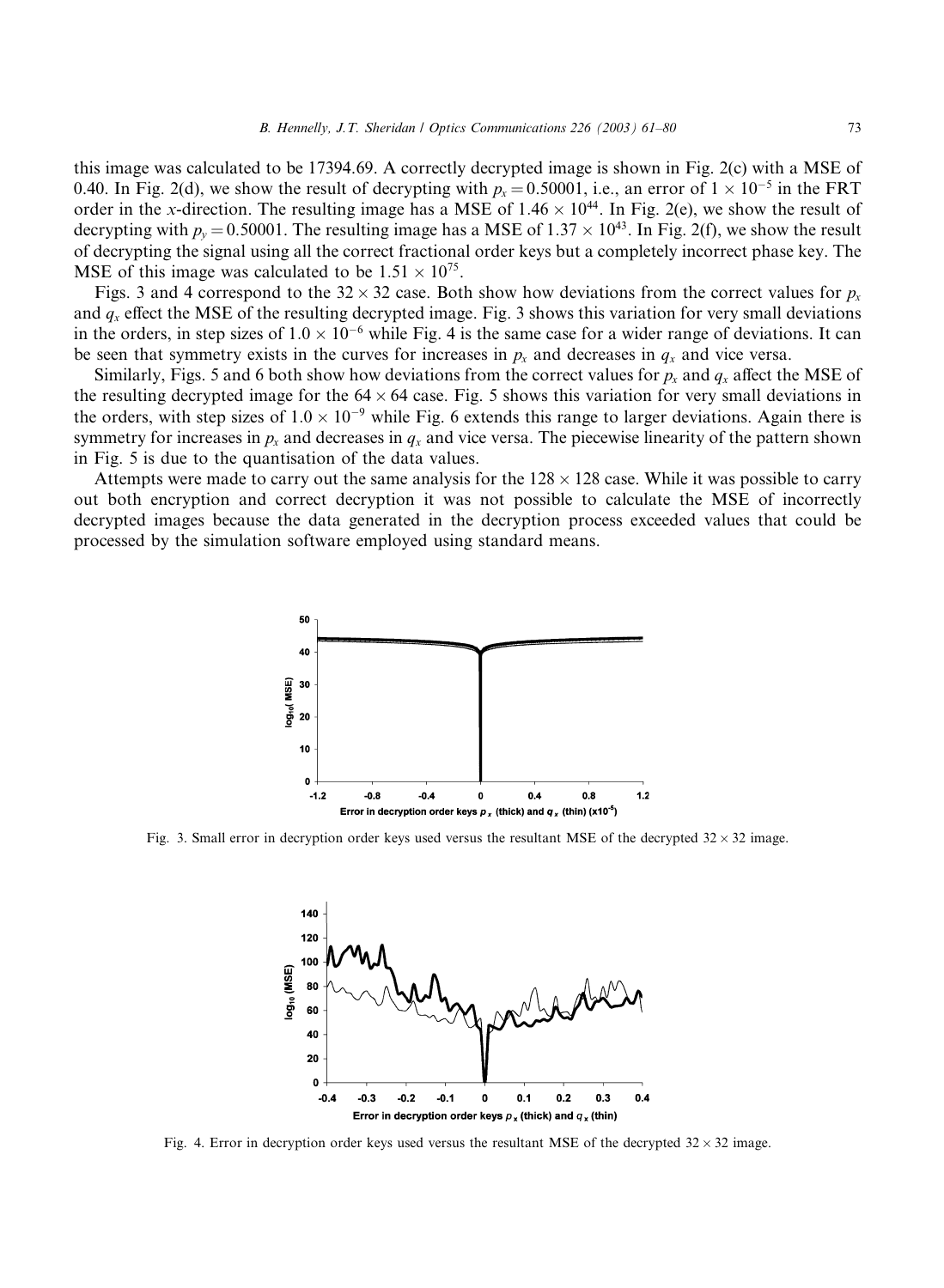

Fig. 5. Small error in decryption order keys used versus the resultant MSE of the decrypted  $64 \times 64$  image.



Fig. 6. Error in decryption order keys used versus the resultant MSE of the decrypted  $64 \times 64$  image.

As we analysed the results for the different sized images a trend emerged. The sensitivity of the fractional order keys increased and the MSE of incorrectly decrypted images also increased with the size of the image being encrypted. The reason for this is that larger images require a correspondingly larger recursive procedure. Errors propagate and accumulate through the algorithm the greater the number of iterations required. It is also worth noting that the last two values calculated by this recursive procedure are necessary in order to determine  $f_{0,0}(0,0)$ , which must be accurately determined in order to find all the other data values. This implies that if an error propagates from any point in the recursive procedure, then it will affect all of the pixel value estimates.

For the sake of comparison we present the same analysis for two other encryption schemes, which incorporate the FRT. The first of these is based on the procedure presented in [13] which consists of taking an input (image) wave field and adding a random phase, carrying out an FRT of arbitrary orders and applying a second random phase and finally carrying out a second FRT of another set of arbitrary orders. Decryption is the exact inverse of the encryption procedure, using the negatives of the FRT orders originally used and the conjugates of the phase keys. We can examine sensitivity of the two FRT order keys when decrypting the encoded image in Fig. 7. These should be compared with the results in Figs. 3–6. The encryption procedure presented in this paper shows a considerable increase in sensitivity to the FRT order keys used in terms of the size of the MSE of the incorrectly decrypted images. The second algorithm we compare with our results is that presented in [12]. This method uses three FRT operations and instead of using phase keys in these arbitrary FRT domains, a random juxtaposing of sections of the image is used instead. The sensitivity of the three FRT order keys is shown in Fig. 8. Again these can be compared with the results in Figs. 3–6. We can see that the encryption procedure presented in this paper again demonstrates a considerable increase in sensitivity of the FRT keys used as indicated by the MSE of the incorrectly decrypted images.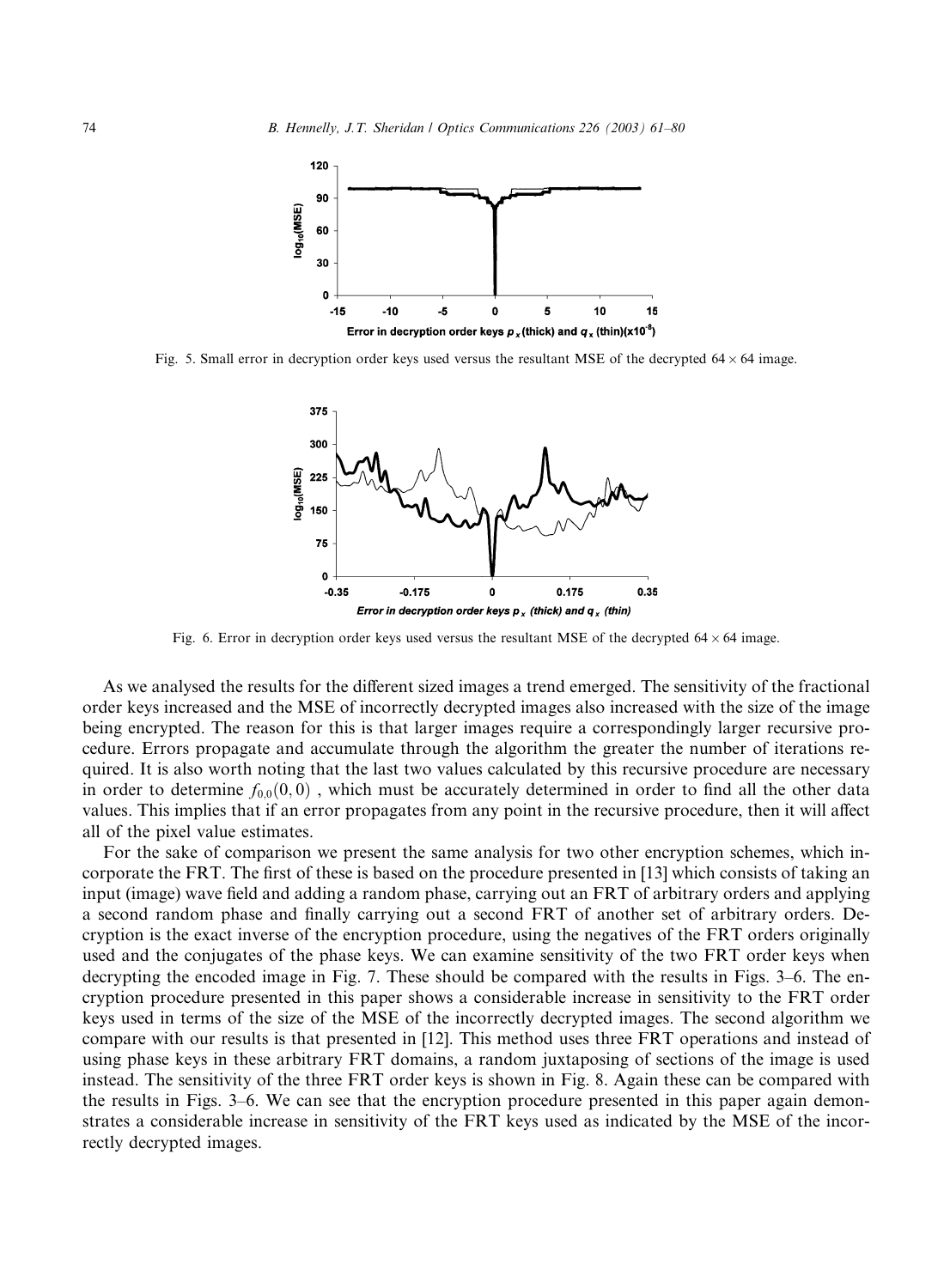

Fig. 7. Error in decryption order keys for the method presented in [13] versus the resultant MSE of the decrypted images.



Fig. 8. Error in decryption order keys for the method presented in [12] versus the resultant MSE of the decrypted images.

It is also possible to compare the number of recursive iterations for the different sized images. The recursive part of the decryption process requires the following number of iterations

Number of recursive iterations = 
$$
\sum_{h_y=1}^{(N_y-1)} \sum_{h_x=1}^{(\frac{N_y}{2}-1)} \sum_{h_x=1}^{(-\frac{N_y}{2}+h_y-1)} \sum_{l_y=-\frac{N_y}{2}}^{(-\frac{N_x}{2}+h_x-1)} 1.
$$
 (46)

For the  $16 \times 16$  ( $N_x = N_y = 16$ ) case the number of iterations is equal to 6120, for the  $32 \times 32$  case the number of iterations is equal to 80784, for the  $64 \times 64$  case the number of iterations is 1166880 and finally for the  $128 \times 128$  case the number of iterations required is 17,709,120.

## 6. Conclusions

In this paper, we have discussed the definition and some of the properties of the FRT and one of its discrete forms. Using the correlation property we have developed a 2D encryption procedure by extending the 1D phase retrieval procedure presented in [22]. Simulations show that the encryption keys are far more sensitive than those of similar FRT-based encryption schemes. They are so sensitive in fact that the encryption scheme could only be implemented with great difficulty using traditional optical methods, since we would have to know the parameters of the system, namely the orders of the optical FRT transform, extremely accurately. Furthermore, the larger the input number of pixels the more accurately we need to know these parameters. The results presented show the proposed technique to be a highly effective method for the digital encryption of multidimensional data.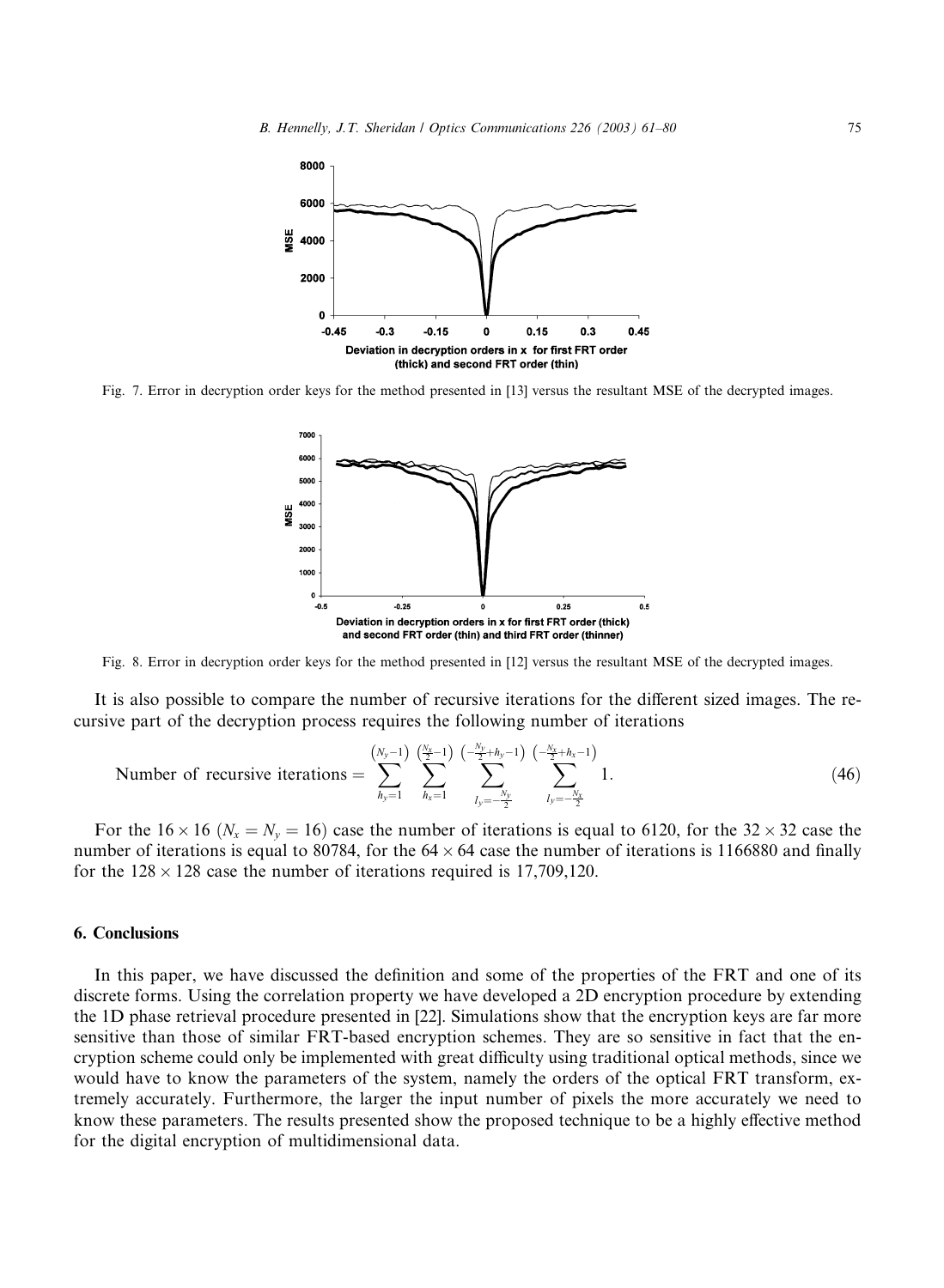## Acknowledgements

The authors would like to acknowledge the support of Enterprise Ireland through the Research Innovation Fund.

## Appendix A. Correlation property proof

If we expand the left hand side of Eq. (9) using the inverse relation to determine  $f_0$  we get

$$
\sum_{l_{y}=-\frac{N_{y}}{2}}^{\frac{N_{y}}{2}} \sum_{l_{x}=-\frac{N_{x}}{2}}^{\frac{N_{y}}{2}} \left[ f_{0,0}^{*}(l_{x}\Delta x_{0}, l_{y}\Delta y_{0})f_{0,0}[(l_{x}+k_{x})\Delta x_{0}, (l_{y}+k_{y})\Delta y_{0}] \right]
$$
\n
$$
\times \exp \left\{ j2\pi \cot \left(\frac{p_{x}\pi}{2}\right) l_{x}k_{x}(\Delta x_{0})^{2} \right\} \exp \left\{ j2\pi \cot \left(\frac{p_{y}\pi}{2}\right) l_{y}k_{y}(\Delta y_{0})^{2} \right\} \right]
$$
\n
$$
= \sum_{l_{y}=-\frac{N_{y}}{2}}^{\frac{N_{y}}{2}-1} \sum_{l_{x}=-\frac{N_{x}}{2}}^{\frac{N_{x}}{2}-1} \left[ \left[ F^{-p_{x}-p_{y}} \left\{ f_{p_{x},p_{y}}(m_{x}\Delta x_{p_{x}}, m_{y}\Delta y_{p_{y}}) \right\} (l_{x}\Delta x_{0}, l_{y}\Delta y_{0}) \right]^{*} \right.
$$
\n
$$
\times \left[ F^{-P_{x},-P_{y}} \left\{ f_{p_{x},p_{y}}(m_{x}\Delta x_{p_{x}}, m_{y}\Delta y_{p_{y}}) \right\} ((l_{x}+k_{x})\Delta x_{0}, (l_{y}+k_{y})\Delta y_{0}) \right]
$$
\n
$$
\times \exp \left\{ j2\pi \cot \left(\frac{p_{x}\pi}{2}\right) l_{x}k_{x}(\Delta x_{0})^{2} \right\} \exp \left\{ j2\pi \cot \left(\frac{p_{y}\pi}{2}\right) l_{y}k_{y}(\Delta y_{0})^{2} \right\} \right]
$$
\n(A.1)

$$
= \sum_{l_{y}=-\frac{N_{y}}{2}}^{\frac{N_{y}}{2}-1} \sum_{l_{z}=-\frac{N_{y}}{2}}^{\frac{N_{y}}{2}-1} \left\{ \left[ A_{-p_{x}} A_{-p_{y}} \Delta x_{p_{x}} \Delta y_{p_{y}} \sum_{m_{y}=-\frac{N_{y}}{2}}^{\frac{N_{y}}{2}-1} \sum_{m_{z}=-\frac{N_{y}}{2}}^{\frac{N_{x}}{2}-1} f_{p_{x},p_{y}}(m_{x} \Delta x_{p_{x}}, m_{y} \Delta y_{p_{y}}) \right\} \times \exp \left\{ -j\pi \cot \left( \frac{p_{x}\pi}{2} \right) \left[ (l_{x} \Delta x_{0})^{2} + (m_{x} \Delta x_{p_{x}})^{2} \right] \right\} \exp \left\{ j2\pi \frac{l_{x}m_{x}}{N_{x}} \right\} \times \exp \left\{ -j\pi \cot \left( \frac{p_{y}\pi}{2} \right) \left[ (l_{y} \Delta y_{0})^{2} + (m_{y} \Delta y_{p_{y}})^{2} \right] \right\} \exp \left\{ j2\pi \frac{l_{y}m_{y}}{N_{y}} \right\} \right\}^{*} \times \left[ A_{-p_{x}} A_{-p_{y}} \Delta x_{p_{x}} \Delta y_{p_{y}} \sum_{m_{y}=-\frac{N_{y}}{2}}^{\frac{N_{y}}{2}-1} \sum_{m_{z}=-\frac{N_{z}}{2}}^{\frac{N_{z}}{2}-1} f_{p_{x},p_{y}}(m_{x} \Delta x_{p_{x}}, m_{y} \Delta y_{p_{y}}) \times \exp \left\{ -j\pi \cot \left( \frac{p_{x}\pi}{2} \right) \left[ ((l_{x}+k_{x}) \Delta x_{0})^{2} + (m_{x} \Delta x_{p_{x}})^{2} \right] \right\} \exp \left\{ j2\pi \frac{(l_{x}+k_{x})m_{x}}{N_{x}} \right\} \times \exp \left\{ -j\pi \cot \left( \frac{p_{y}\pi}{2} \right) \left[ ((l_{y}+k_{y}) \Delta y_{0})^{2} + (m_{y} \Delta y_{p_{y}})^{2} \right] \right\} \exp \left\{ j2\pi \frac{(l_{y}+k_{y})
$$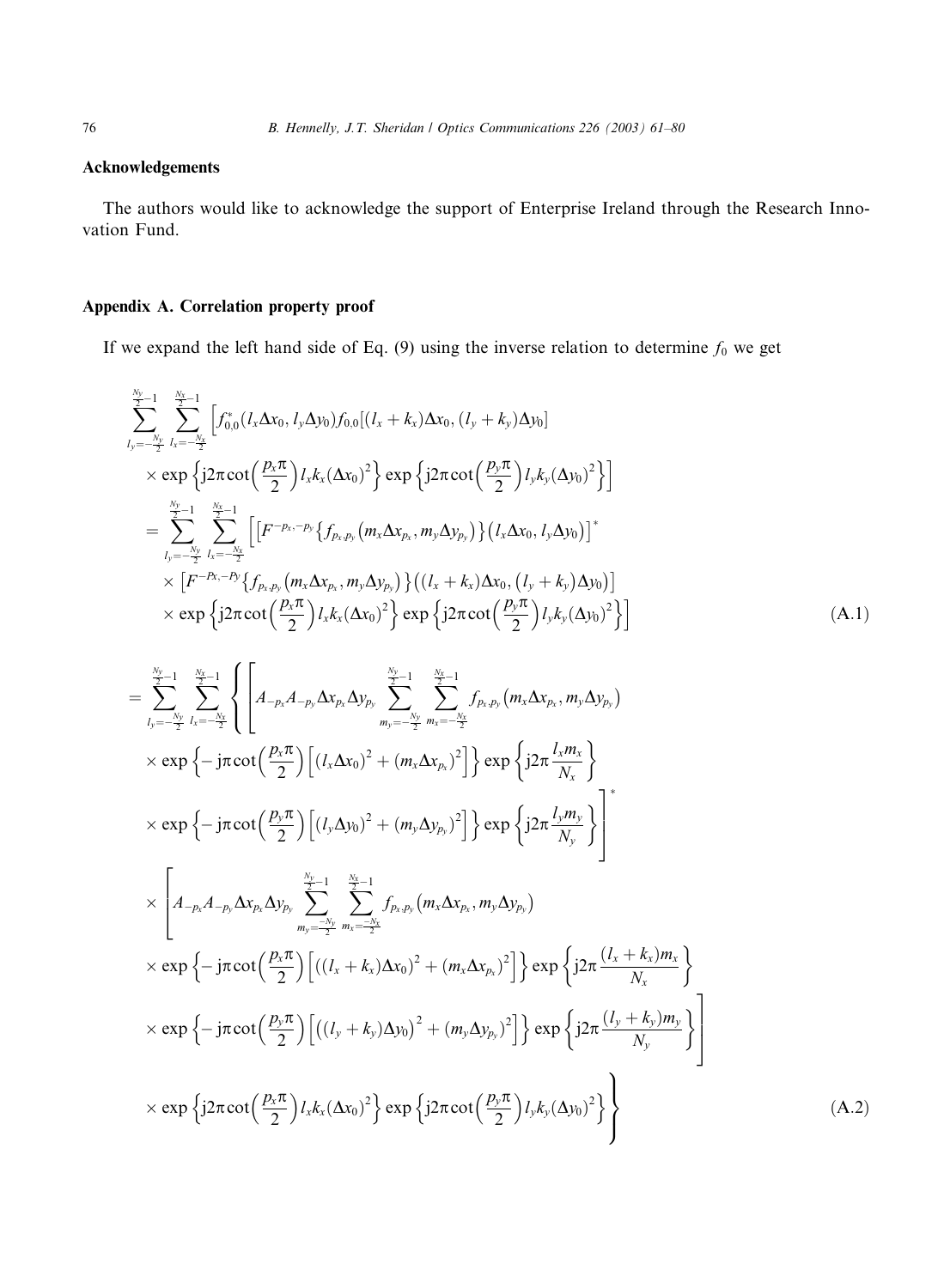$$
= |A_{p_x}|^2 |A_{p_y}|^2 \Delta x_{p_x}^2 \Delta y_{p_y}^2 \sum_{j_y=-\frac{N_y}{2}}^{\frac{N_y}{2}-1} \sum_{k_x=-\frac{N_x}{2}}^{\frac{N_x}{2}-1} \left\{ \left[ \sum_{m_y=-\frac{N_y}{2}}^{\frac{N_y}{2}-1} \sum_{m_x=-\frac{N_x}{2}}^{\frac{N_x}{2}} f_{p_x,p_y}(m_x \Delta x_{p_x}, m_y \Delta y_{p_y}) \right] \right\} \times \exp \left\{ -j\pi \cot \left( \frac{p_x \pi}{2} \right) \left[ (l_x \Delta x_0)^2 + (m_x \Delta x_{p_x})^2 \right] \right\} \exp \left\{ j2\pi \frac{l_x m_x}{N_x} \right\} \times \exp \left\{ -j\pi \cot \left( \frac{p_y \pi}{2} \right) \left[ (l_y \Delta y_0)^2 + (m_y \Delta y_{p_y})^2 \right] \right\} \exp \left\{ j2\pi \frac{l_y m_y}{N_y} \right\}^*
$$
  

$$
\times \left[ \sum_{m_y=-\frac{N_y}{2}}^{\frac{N_y}{2}-1} \sum_{m_x=-\frac{N_x}{2}}^{\frac{N_x}{2}-1} f_{p_x,p_y}(m_x \Delta x_{p_x}, m_y \Delta y_{p_y}) \exp \left\{ -j\pi \cot \left( \frac{p_x \pi}{2} \right) \left[ (l_x \Delta x_0)^2 + (m_x \Delta x_{p_x})^2 \right] \right\} \exp \left\{ j2\pi \frac{l_x m_x}{N_x} \right\} \times \exp \left\{ j2\pi \frac{m_x k_x}{N_x} \right\} \exp \left\{ -j\pi \cot \left( \frac{p_y \pi}{2} \right) \left[ (l_y \Delta y_0)^2 + (m_y \Delta y_{p_y})^2 \right] \right\} \exp \left\{ j2\pi \frac{l_y m_y}{N_y} \right\} \times \exp \left\{ j2\pi \frac{m_y k_y}{N_y} \right\} \exp \left\{ j2\pi \cot \left( \frac{p_x \pi}{2} \right) l_x k_x (\Delta x_0)^2 \right\} \exp \left\{ j2\pi \cot \left( \frac{p_y \pi}{2} \right) l_y k_y (\Delta y_0)^2 \right\}.
$$
 (A.3)

Since the inner two summations are over an identical range we can place them within one summation over a single variable.

$$
= |A_{p_x}|^2 |A_{p_y}|^2 \Delta x_{p_x}^2 \Delta y_{p_y}^2 \sum_{l_y=-\frac{N_y}{2}l_x=-\frac{N_x}{2}}^{\frac{N_x}{2}-1} \sum_{l_x=-\frac{N_y}{2}}^{\frac{N_x}{2}-1} \left\{ \left[ \sum_{m_y=-\frac{N_y}{2}}^{\frac{N_y}{2}-1} \sum_{m_x=-\frac{N_x}{2}}^{\frac{N_x}{2}-1} |f_{p_x,p_y}(m_x \Delta x_{p_x}, m_y \Delta y_{p_y})|^2 \exp\left\{ j2\pi \frac{k_x m_x}{N_x} \right\} e \left\{ j2\pi \frac{k_x m_x}{N_x} \right\} \right\}
$$
  
×  $\exp \left\{ j\pi \cot \left( \frac{p_x \pi}{2} \right) k_x^2 (\Delta x_0)^2 \right\} \exp \left\{ j\pi \cot \left( \frac{p_y \pi}{2} \right) k_y^2 (\Delta y_0)^2 \right\}$  (A.4)

$$
= |A_{p_x}|^2 |A_{p_y}|^2 \Delta x_{p_x}^2 \Delta y_{p_y}^2 N_x N_y \exp \left\{ j \pi \cot \left( \frac{p_x \pi}{2} \right) k_x^2 (\Delta x_0)^2 \right\} \exp \left\{ j \pi \cot \left( \frac{p_y \pi}{2} \right) k_y^2 (\Delta y_0)^2 \right\}
$$
  
 
$$
\times \sum_{m_y = -\frac{N_y}{2}}^{\frac{N_y}{2}-1} \sum_{m_x = -\frac{N_x}{2}}^{\frac{N_x}{2}-1} |f_{p_x, p_y}(m_x \Delta x_{p_x}, m_y \Delta y_{p_y})|^2 \exp \left\{ j2 \pi \frac{k_x m_x}{N_x} \right\} \exp \left\{ j2 \pi \frac{k_x m_x}{N_x} \right\}
$$
(A.5)

$$
= \frac{\left|\sin\left(\frac{p_x\pi}{2}\right)\right|}{N_x\Delta x_0^2} \frac{\left|\sin\left(\frac{p_y\pi}{2}\right)\right|}{N_y\Delta y_0^2} \exp\left\{\mathrm{j}\pi \cot\left(\frac{p_x\pi}{2}\right)k_x^2(\Delta x_0)^2\right\} \exp\left\{\mathrm{j}\pi \cot\left(\frac{p_y\pi}{2}\right)k_y^2(\Delta y_0)^2\right\}
$$
  
 
$$
\times \sum_{m_y=\frac{-N_y}{2}}^{N_y-1} \sum_{m_x=-\frac{N_x}{2}}^{\frac{N_x}{2}-1} \left|f_{p_x,p_y}\left(m_x\Delta x_{p_x}, m_y\Delta y_{p_y}\right)\right|^2 \exp\left\{\mathrm{j}2\pi \frac{k_xm_x}{N_x}\right\} \exp\left\{\mathrm{j}2\pi \frac{k_ym_y}{N_y}\right\}. \tag{A.6}
$$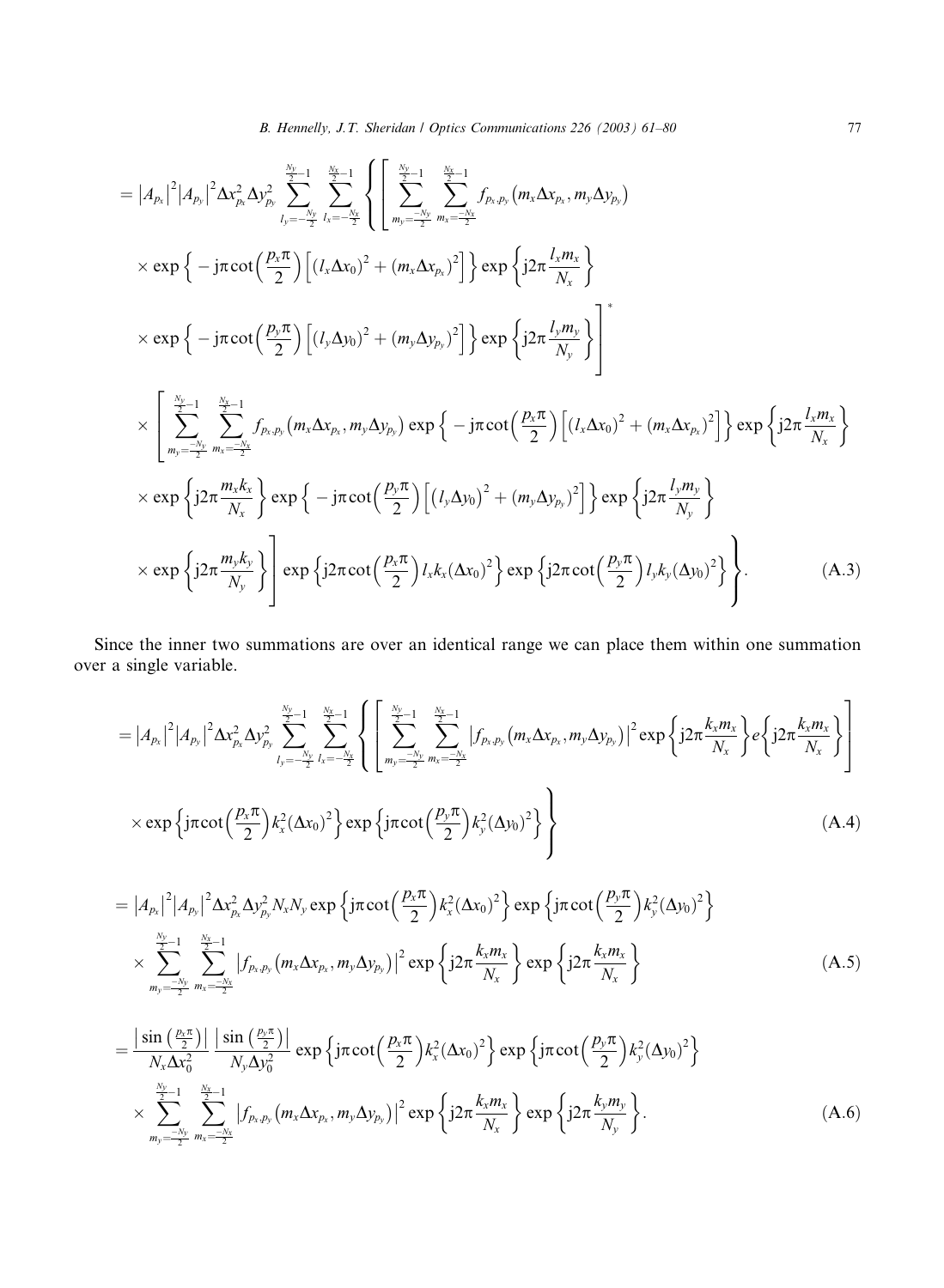## Appendix B. Why D is unlikely to equal zero

As indicated in the text it is important that the denominator variable appearing in Eq. (33) is not zero. Here we examine the behavior of this variable.

$$
D(h_x, h_y) = a(h_x, h_y)d(h_x, h_y) - b(h_x, h_y)c(h_x, h_y)
$$
  
\n
$$
\times \exp\left\{-j\pi \cot\left(\frac{p_x\pi}{2}\right)N_x(N_x - h_x)(\Delta x_0)^2\right\} \exp\left\{-j\pi \cot\left(\frac{p_y\pi}{2}\right)N_y(N_y - h_y)(\Delta y_0)^2\right\}
$$
  
\n
$$
\times \exp\left\{-j\pi \cot\left(\frac{q_x\pi}{2}\right)(N_x - 2h_x + 2)(N_x - h_x)(\Delta x_0)^2\right\}
$$
  
\n
$$
\times \exp\left\{-j\pi \cot\left(\frac{q_y\pi}{2}\right)(N_y - 2h_y + 2)(N_y - h_y)(\Delta y_0)^2\right\}
$$
  
\n
$$
\times \exp\left\{-j\pi \left(\left(\frac{-N_x}{2} + h_x - 1\right)\Delta x_0, \left(\frac{-N_y}{2} + h_y - 1\right)\Delta y_0\right)\right\}
$$
  
\n
$$
\times \exp\left\{j\pi \left(\left(\frac{N_x}{2} + h_x - 1\right)\Delta x_0, \left(\frac{N_y}{2} + h_y - 1\right)\Delta y_0\right)\right\}
$$
  
\n
$$
-\exp\left\{-j\pi \cot\left(\frac{p_x\pi}{2}\right)(N_x - 2h_x + 2)(N_x - h_x)(\Delta x_0)^2\right\}
$$
  
\n
$$
\times \exp\left\{-j\pi \cot\left(\frac{p_y\pi}{2}\right)(N_y - 2h_y + 2)(N_y - h_y)(\Delta y_0)^2\right\} \exp\left\{-j\pi \cot\left(\frac{q_x\pi}{2}\right)N_x(N_x - h_x)(\Delta x_0)^2\right\}
$$
  
\n
$$
\times \exp\left\{-j\pi \cot\left(\frac{q_y\pi}{2}\right)N_y(N_y - h_y)(\Delta y_0)^2\right\} \exp\left\{-j\pi \left(\left(\frac{-N_x}{2}\right)\Delta x_0, \left(\frac{-N_y}{2}\right)\Delta y_0\right)\right\}
$$
  
\n
$$
\times \exp\left\{-j\pi \left(\frac{N_x}{2}\right)\Delta x_0, \left(\frac{N_y}{2}\right)\Delta y_0\right)\right\}
$$
 (

$$
= \exp\left\{-j\pi \cot\left(\frac{p_x \pi}{2}\right) N_x (N_x - h_x) (\Delta x_0)^2\right\} \exp\left\{-j\pi \cot\left(\frac{p_y \pi}{2}\right) N_y (N_y - h_y) (\Delta y_0)^2\right\}
$$
  
\n
$$
\times \exp\left\{-j\pi \cot\left(\frac{q_x \pi}{2}\right) (N_x - 2h_x + 2) (N_x - h_x) (\Delta x_0)^2\right\}
$$
  
\n
$$
\times \exp\left\{-j\pi \cot\left(\frac{q_y \pi}{2}\right) (N_y - 2h_y + 2) (N_y - h_y) (\Delta y_0)^2\right\}
$$
  
\n
$$
\times \exp\left\{-j\gamma \left(\left(\frac{-N_x}{2} + h_x - 1\right) \Delta x_0, \left(\frac{-N_y}{2} + h_y - 1\right) \Delta y_0\right)\right\}
$$
  
\n
$$
\times \exp\left\{j\gamma \left(\left(\frac{N_x}{2} - 1\right) \Delta x_0, \left(\frac{N_y}{2} - 1\right) \Delta y_0\right)\right\}
$$
  
\n
$$
\times \left[1 - \exp\left\{-j\pi \left(\cot\left(\frac{p_x \pi}{2}\right) - \cot\left(\frac{q_x \pi}{2}\right)\right) (N_x - 2h_x + 2) (N_x - h_x) (\Delta x_0)^2\right\}
$$
  
\n
$$
\times \exp\left\{-j\pi \left(\cot\left(\frac{p_y \pi}{2}\right) - \cot\left(\frac{q_y \pi}{2}\right)\right) N_x (N_x - h_x) (\Delta x_0)^2\right\}
$$
  
\n
$$
\times \exp\left\{-j\pi \left(\cot\left(\frac{p_x \pi}{2}\right) - \cot\left(\frac{q_y \pi}{2}\right)\right) N_x (N_x - h_x) (\Delta x_0)^2\right\}
$$
  
\n
$$
\times \exp\left\{-j\pi \left(\cot\left(\frac{p_x \pi}{2}\right) - \cot\left(\frac{q_y \pi}{2}\right)\right) N_y (N_y - h_y) (\Delta y_0)^2\right\}
$$
  
\n
$$
\times \exp\left\{j\gamma \left(\left(\frac{-N_x}{2} + h_x - 1\right) \Delta x_0, \left(\frac{-N_y}{2
$$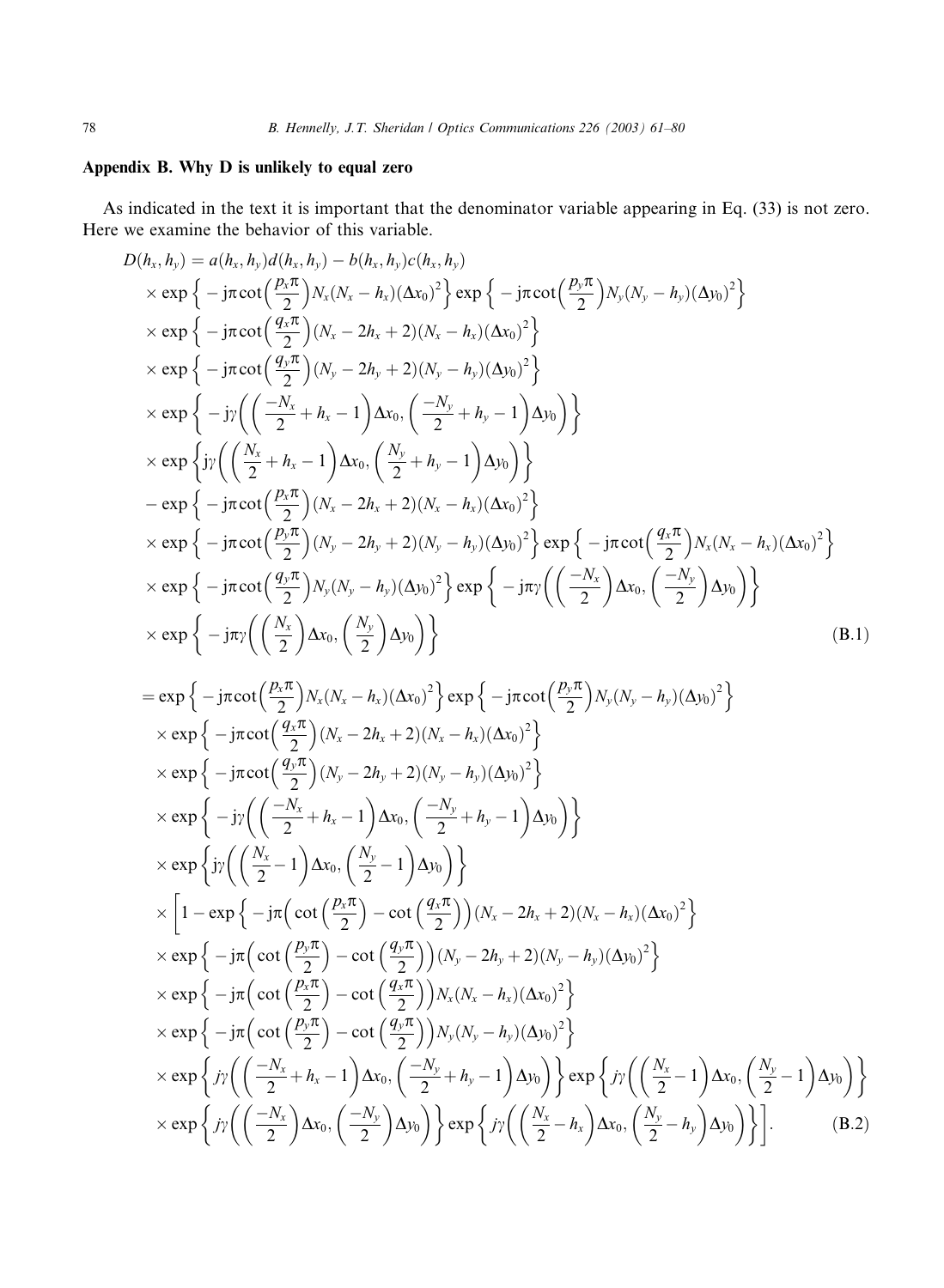This can only be 0 if

$$
-j\pi \cot\left(\cot\left(\frac{p_x\pi}{2}\right) - \cot\left(\frac{q_x\pi}{2}\right)\right)(-2h_x + 2)(N_x - h_x)(\Delta x_0)^2 - j\pi \cot\left(\cot\left(\frac{p_y\pi}{2}\right) - \cot\left(\frac{q_y\pi}{2}\right)\right)(-2h_y + 2)(N_y - h_y)(\Delta y_0)^2 - j\gamma\left(\left(\frac{-N_x}{2} - 1\right)\Delta x_0, \left(\frac{-N_y}{2} - 1\right)\Delta y_0\right) + j\gamma\left(\left(\frac{N_x}{2} - h_x\right)\Delta x_0, \left(\frac{N_y}{2} - h_y\right)\Delta y_0\right) + j\gamma\left(\left(\frac{-N_x}{2} + h_x - 1\right)\Delta x_0, \left(\frac{-N_y}{2} + h_y - 1\right)\Delta y_0\right) - \text{Integer } 2\pi.
$$
\n(B.3)

Since it is extremely unlikely (and can be easily avoided) that all the random values, in the range  $[0,2\pi]$ , will add in the above equation to produce a multiple of  $2\pi$  we can assume that  $D(h_x, h_y)$  will never have a zero value and the recursive algorithm can proceed without error. We must remove the random function values and the second dimension to reach the equivalent condition for the phase retrieval method given in [22]

$$
-j\pi \cot\left(\cot\left(\frac{p_x\pi}{2}\right)-\cot\left(\frac{q_x\pi}{2}\right)\right)(-2h_x+2)(N_x-h_x)(\Delta x_0)^2=\text{multiple2}\pi.
$$
 (B.4)

This failure condition is guaranteed never to happen [22] if

$$
\frac{\Delta x_0^2 \sin\left(\frac{(q_x - p_x)\pi}{2}\right)}{\sin\left(\frac{p_x \pi}{2}\right) \sin\left(\frac{q_x \pi}{2}\right)} = \frac{1}{2N}.
$$
\n(B.5)

When we extend the algorithm in [22] to a second dimension, the condition for  $D(h_x, h_y)$  to have a zero value is

$$
-j\pi \cot\left(\cot\left(\frac{p_x\pi}{2}\right)-\cot\left(\frac{q_x\pi}{2}\right)\right)(-2h_x+2)(N_x-h_x)(\Delta x_0)^2
$$
  
-
$$
-j\pi \cot\left(\cot\left(\frac{p_y\pi}{2}\right)-\cot\left(\frac{q_y\pi}{2}\right)\right)(-2h_y+2)(N_y-h_y)(\Delta y_0)^2=\text{Integer }2\pi
$$
 (B.6)

which can happen even if the above the orders are set such that Eq. (B.5) (2 above) is held. With the addition of the random phase keys we need not worry about  $D(h_x, h_y)$  and it is not necessary to impose any relationship between  $p_x$  and  $q_y$ . To support this claim we note that in over 10000 applications of our software the null case has never occurred.

#### References

- [1] V. Namias, J. Inst. Maths Appl. 25 (1980) 241.
- [2] D. Mendolovic, H.M. Ozaktas, J. Opt. Soc. Am. A 10 (1993) 1875.
- [3] H.M. Ozaktas, D. Mendolovic, J. Opt. Soc. Am. A 10 (1993) 2522.
- [4] A.W. Lohmann, J. Opt. Soc. Am. A 10 (1993) 2181.
- [5] S. Abe, J.T. Sheridan, in: P.C. Cheng, P.P. Hwang, J.L. Wu, G. Wang, H. Kim (Eds.), Focus on Multidimensional Microscopy, vol. 1, World Scientific, Singapore, 1999, p. 1881.
- [6] S. Abe, J.T. Sheridan, J. Mod. Opt. 42 (12) (1995) 2373.
- [7] L.Z. Cai, Y.Q. Wang, Opt. Laser Tech. 34 (3) (2002) 249.
- [8] H.M. Ozaktas, O. Arikan, M.A. Kutay, G. Bozdagi, IEEE Trans. Sig. Proc. 44 (1996) 2141.
- [9] C. Candan, M.A. Kutay, H.M. Ozaktas, IEEE Trans. Sig. Proc. 48 (5) (2000) 1329.
- [10] P. Refregier, B. Javidi, Opt. Lett. 20 (7) (1995) 767.
- [11] B. Hennelly, J.T. Sheridan, Optik 114 (5) (2003) 251.
- [12] B. Hennelly, J.T. Sheridan, Opt. Lett. 28 (4) (2003) 269.
- [13] G. Unnikrishnan, K. Singh, Opt. Eng. 39 (11) (2000) 2853.